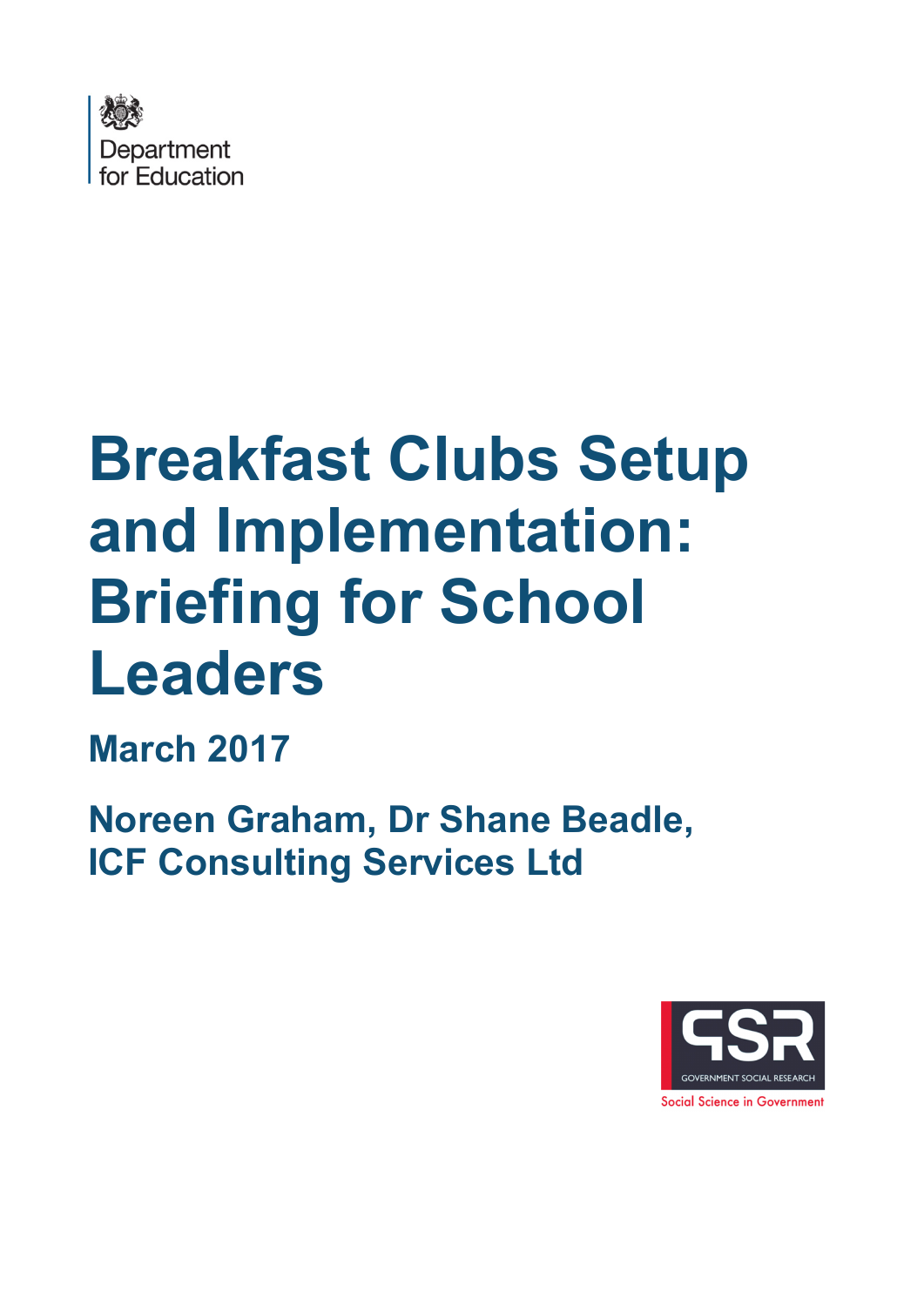# **Contents**

| Introduction                                                |    |
|-------------------------------------------------------------|----|
| <b>Checklist</b>                                            |    |
| What are the benefits of running a breakfast club?          | 6  |
| Initial design and planning                                 | 9  |
| Secure an engaged senior leader early on                    | 9  |
| Know what you want the breakfast club to achieve            | 9  |
| Do you know the scale of the issues you want to address?    | 9  |
| Ask parents and pupils what they want from a breakfast club | 10 |
| Do you know what other schools do?                          | 10 |
| Partnership arrangements                                    | 11 |
| Developing and testing your breakfast club                  |    |
| Should we offer the breakfast club to all pupils?           | 12 |
| Should we charge pupils to attend?                          | 13 |
| What food should we offer?                                  | 13 |
| Should we offer activities alongside breakfast?             | 14 |
| How can we staff it?                                        | 14 |
| Where should we hold it?                                    | 15 |
| Should we start small and trial it?                         | 15 |
| How will we measure the clubs success?                      | 16 |
| Implementing and refining your breakfast club               |    |
| Taking the decision                                         | 17 |
| Marketing and promoting the club                            | 17 |
| Monitoring who is attending                                 | 18 |
| Evaluating                                                  | 18 |
| Communicating                                               | 19 |
| Looking ahead                                               | 20 |
| <b>Useful Links</b>                                         | 21 |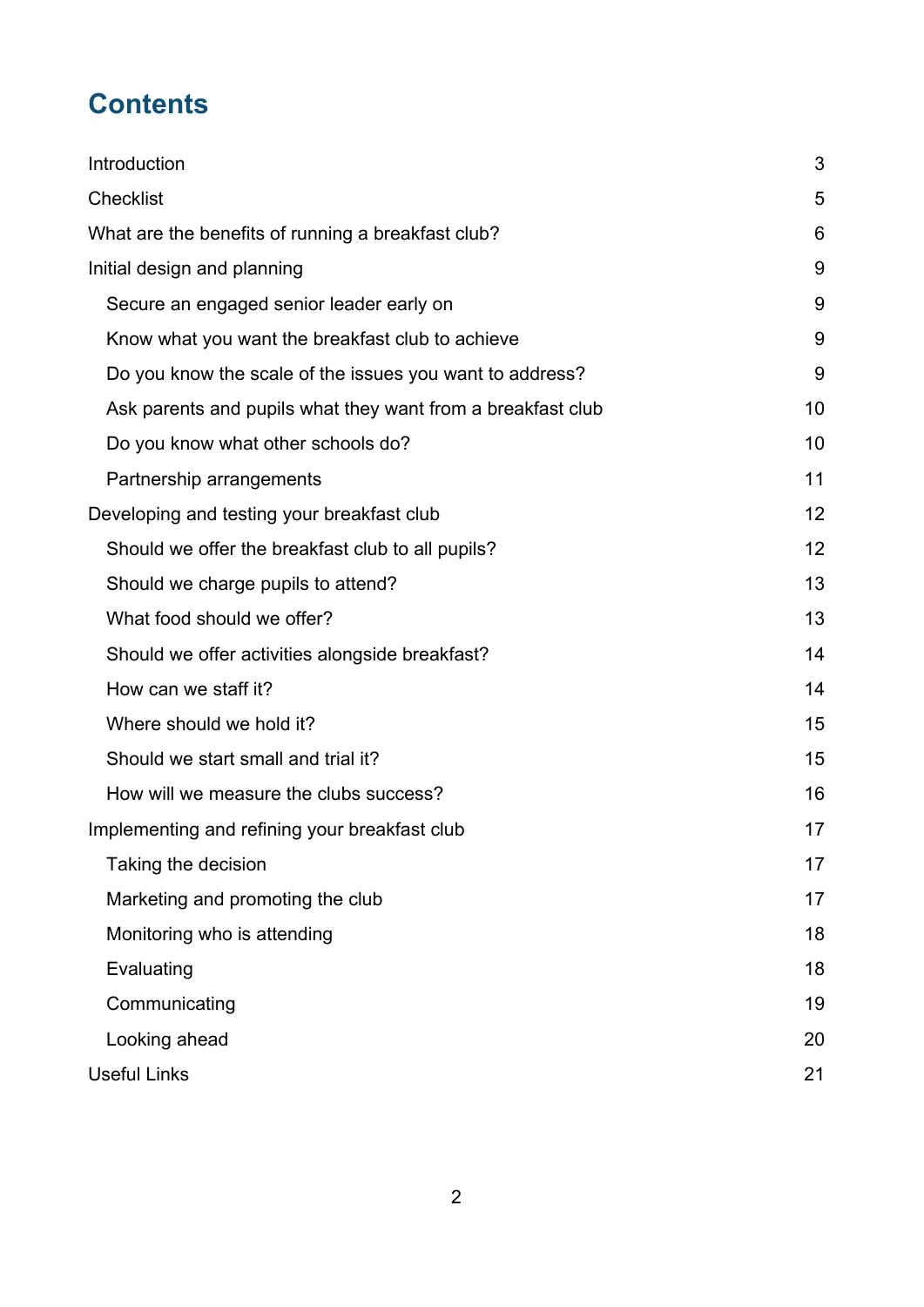# <span id="page-2-0"></span>**Introduction**

#### **Aim of this briefing note**

This briefing note was written by ICF Consulting Ltd. It outlines potential benefits of running a breakfast club, and shares lessons learned on how to set up a breakfast club, or reinvigorate a club that has lost its energy, so that pupils get the most out of it.

#### **Source of briefing materials**

The lessons in this briefing are based on an independent research study evaluating a Department for Education (DfE) programme, which aimed to establish sustainable breakfast clubs in schools with high levels of deprivation. ICF conducted the evaluation on behalf of DfE. Forty breakfast club leads in primary, secondary, special schools and Pupil Referral Units in England were interviewed. Breakfast club leads were interviewed twice; in the first few months of opening their breakfast club and after a year's operation. Fifteen schools were visited to learn the views of staff, pupils, parents and school partners. The research team analysed data on the numbers and characteristics of pupils attending breakfast clubs. Attendance data was collected four times between December 2014 (when the first schools started in the programme) and October 2016 (six months after the programme ended). Data was analysed for 9,983 pupils (168 schools) in the first time point; 9,987 pupils (175 schools) in the second; 11,290 pupils (176 schools) in the third and 6,190 pupils (94 schools) in the final collection.

#### **The DfE breakfast club programme**

The programme was targeted at schools with more than 35% of pupils eligible for free school meals (FSM). Magic Breakfast, a registered charity, delivered the programme on behalf of DfE. The charity provided advice and support to schools to enable them to set up and run a breakfast club and helped them plan to make the club sustainable. The charity delivered free food to each school for twelve months. Schools were able to order low salt and sugar bagels, porridge, cereals and juice from the charity at no cost. Schools provided supplementary food, such as milk, spreads and any additional hot items, and staff or volunteers to organise and run the club. A grant of £300 was available for each school to buy equipment needed to introduce breakfasts. One hundred and eighty three schools completed the programme which ran from October 2014 to March 2016. Nearly all the schools continued with a breakfast club once the programme ended.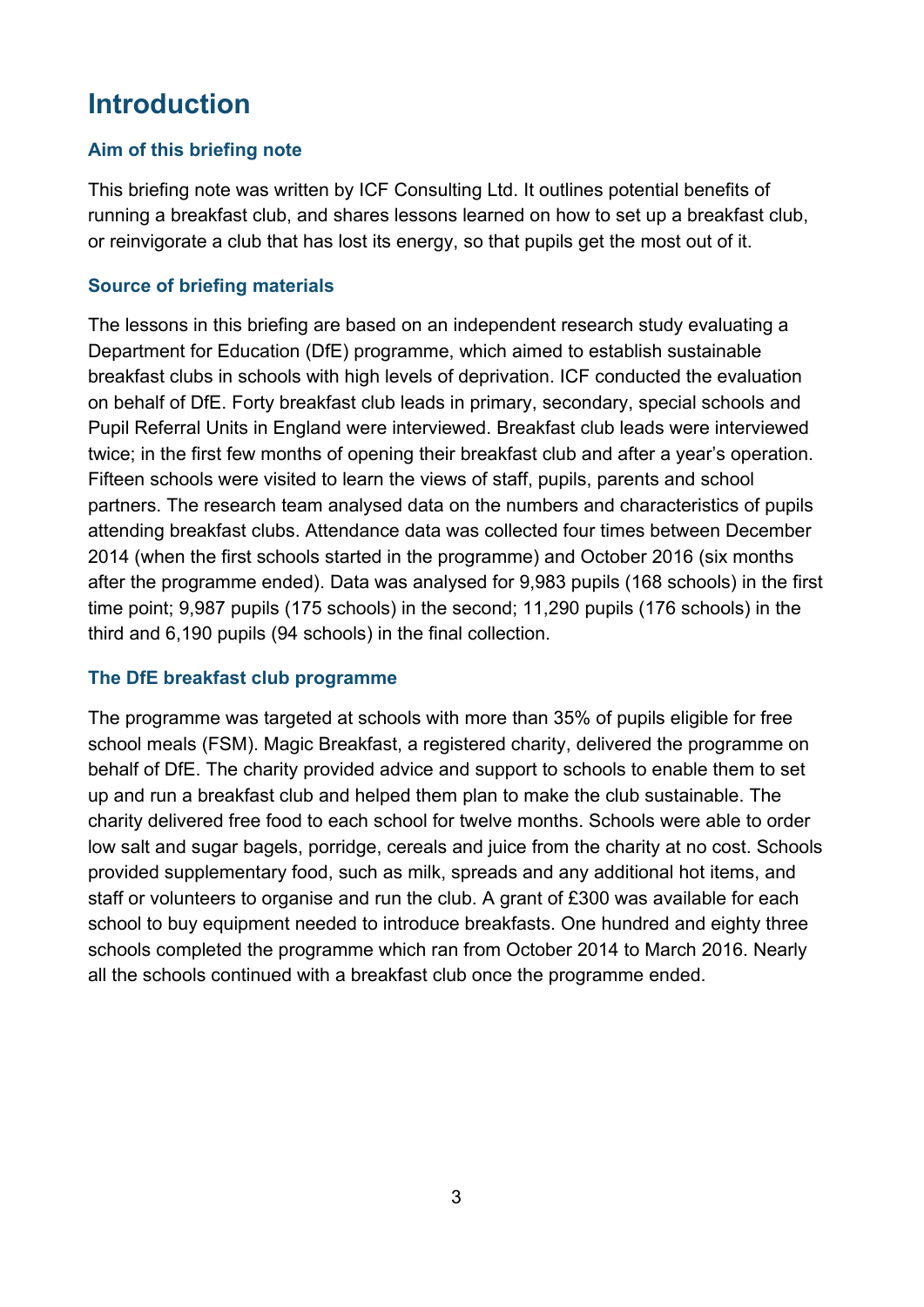#### **Structure of this briefing note**

This note starts with a checklist of key things to do if you are setting up a breakfast club. It then summarises the advantages schools identified from operating a breakfast club and reports the practical steps they told us were necessary to set up and sustain a successful club. There are three main stages; initial design and planning; developing and testing; and implementation and refinement. The note ends with some useful links for further information.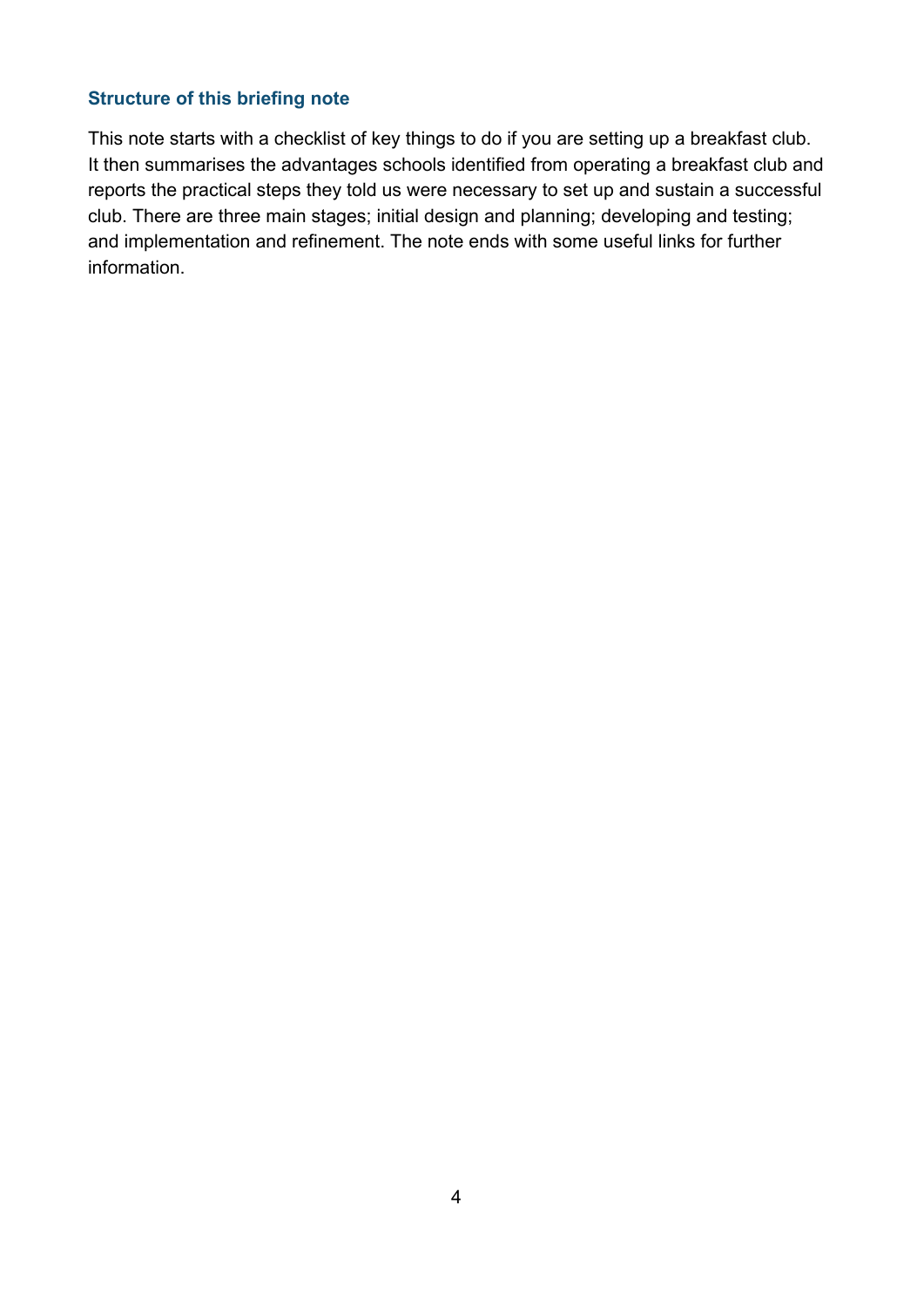# <span id="page-4-0"></span>**Checklist**

The following checklist summarises the key steps in each of the three stages.

#### **Initial design and planning**

- Appoint a senior leader in the school to lead on the decision to open a breakfast club
- Identify the main reasons for your school wanting a breakfast club
- Do your research
	- o Do you know the scale of the problems you are hoping to address?
	- o Which pupils might benefit the most?
	- $\circ$  Ask parents and pupils what they want
	- o How does the breakfast club link with a whole school approach?

#### **Developing and testing your breakfast club**

- Is it open to all pupils or targeted at specific pupils?
- Is it free for all or for some?
- What food are you going to offer?
- Are you offering activities?
- Who will staff it staff or parent volunteers?
- Location in one setting or in a few locations across the school?
- Opening times?
- Are you going to trial it?

#### **Implementing and refining your breakfast club**

- Take the decision involve your governing body
- Market and promote your breakfast club and keep doing this throughout the year
- Put systems in place for collecting the information you will need to have to know if the breakfast club is working. This includes information on who is attending and on costs.
- Mark a time in advance to review how the club is working. Key questions are:
	- o Do the logistics work?
	- o Are enough pupils, and target groups of pupils attending?
	- o Are you seeing positive impacts on pupils?
- Plan early for the year ahead.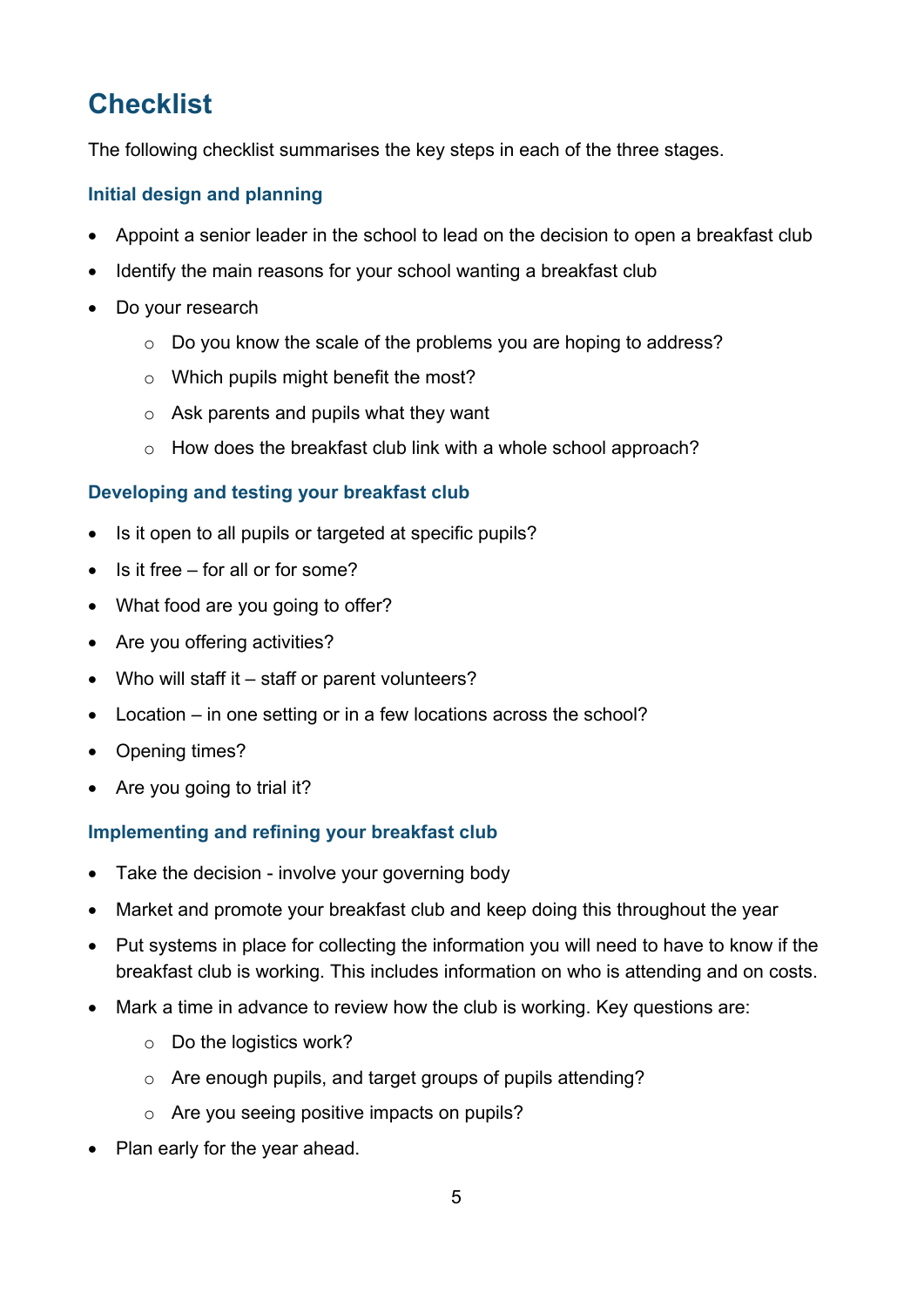# <span id="page-5-0"></span>**What are the benefits of running a breakfast club?**

The following advantages were consistently identified by school staff involved in the evaluation as reasons why they wanted a breakfast club. Many of the reasons were also identified by pupils and parents.

**Breakfast clubs can reduce the number of pupils coming to class hungry.** The most obvious reason, to reduce hunger in pupils, is nearly always the primary reason why schools want to introduce a breakfast club.

*'For us we felt this was a social priority. Even though we did not have any firm evidence our gut feeling was that we had significant numbers of children coming to school not fed well; not getting a good start to the day.'* (Primary school)

Breakfast clubs can have a real impact on reducing the numbers of children being hungry in the morning. Staff felt that that many pupils would not be eating breakfast if a breakfast club were not available.

**Breakfast clubs can help pupils eat more healthily.** Breakfast clubs can have an impact on pupils eating more healthily, provided that the food on offer is healthy and nutritious. Some pupils who eat breakfast outside of a breakfast club may be eating fatty and sugary foods, such as take-away food, and not getting a strong, nutritional start to the day.

**Breakfast clubs can help pupils' punctuality.** Breakfast clubs can be a way of encouraging pupils to get to school on time. Providing breakfast free of charge can encourage parents to let their children come in earlier. Pupils generally like the food on offer and the opportunity to mix with their friends before lessons.

*'We targeted the hard core who are late at least once every week and encourage them to attend the club.'* (Secondary school)

Pupils can see the difference in their own punctuality.

*'We used to be late for school before and didn't have time for breakfast but now we're not late anymore.'* (Y5 pupil)

**Breakfast clubs can help pupils concentrate and pay attention in class.** Pupils being hungry has been linked with poor concentration in class. Schools believe breakfast clubs can have positive impacts on pupils' ability to concentrate, and that pupils are better able to settle into class and are more ready to learn when they have eaten breakfast.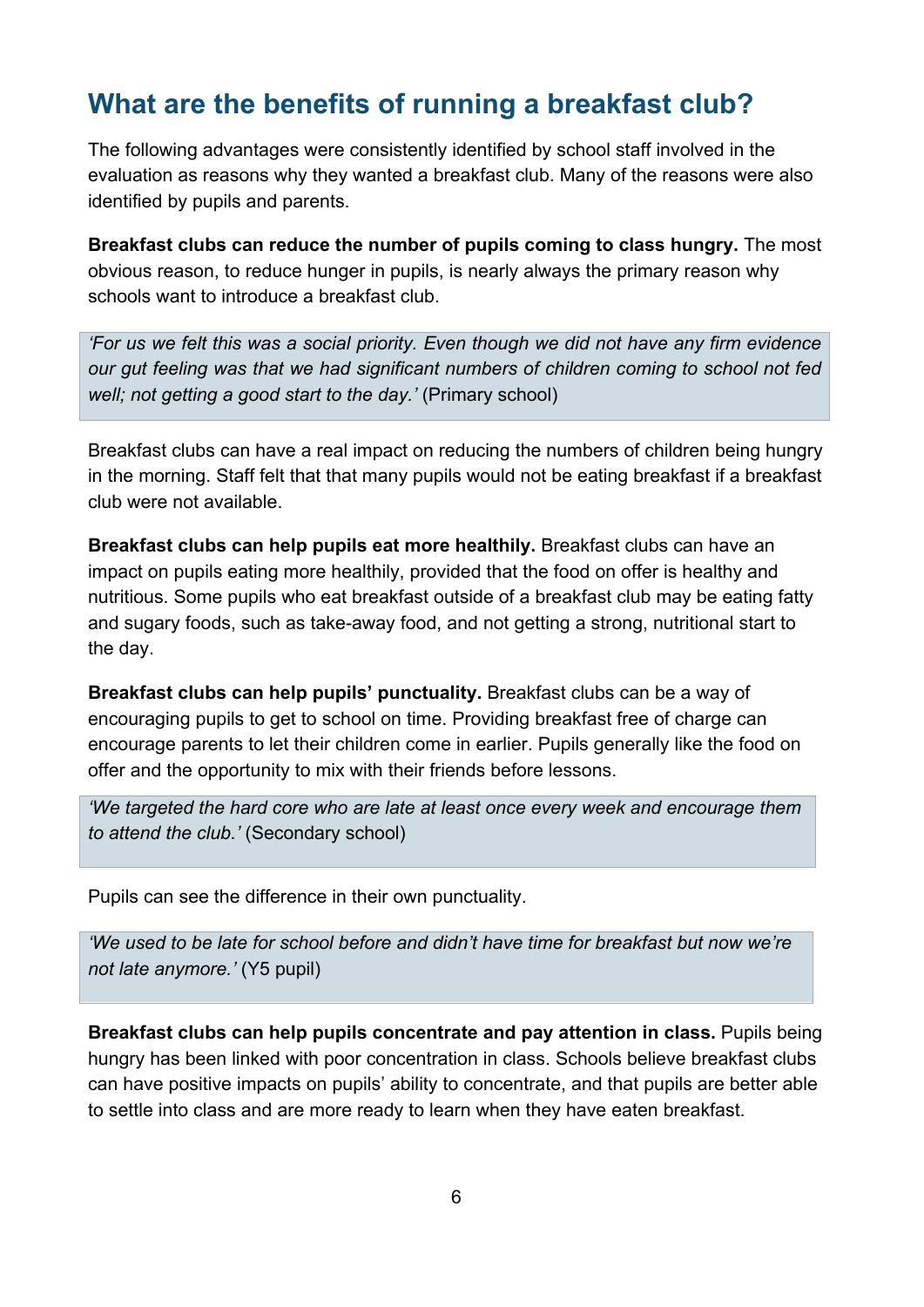Improvements tend to be seen for specific pupils who attend breakfast clubs rather than as a positive change for all pupils who attend.

*'The learning support unit leader can tell if someone has come in without eating breakfast. The feeling is it makes a difference to their learning.'* (Secondary school)

Pupils can see the difference in their concentration in class.

*'When I didn't have breakfast I was hungry in class and I struggled with my work. I used to quickly do my work so I could eat my snack at break time … I only got five marks in my test last year but now I'm getting much higher.'* (Y8 pupil)

*'I used to get hungry before in class and used to get headaches and couldn't do my work.'* (Y4 pupil)

**Breakfast clubs can help improve pupils' behaviour.** Schools link pupils being hungry to poor behaviour. By reducing hunger with the introduction of a breakfast club, classroom behaviour can be improved. As well as helping individual pupils, having the routine of a breakfast club means pupils generally settle better into class and are more ready to learn, which impacts both on the pupils attending breakfast club and on the whole class. Pupils also recognise this link themselves.

*'It was taking up until around 11am for some children to settle down and concentrate but now since the breakfast club these children are settled by the time they come to class at around 9:00am. Because they've come into school that little bit earlier and they're not hungry, they're more focused and engaged.'* (Primary school)

*'Sometimes if I didn't eat anything in the morning I would get tired and grumpy and then I would get fed up when asked to do things in class.'* (Y4 pupil)

*'I don't moan in class because I haven't eaten now. I can concentrate more now and I get to school early as well.'* (Y5 pupil).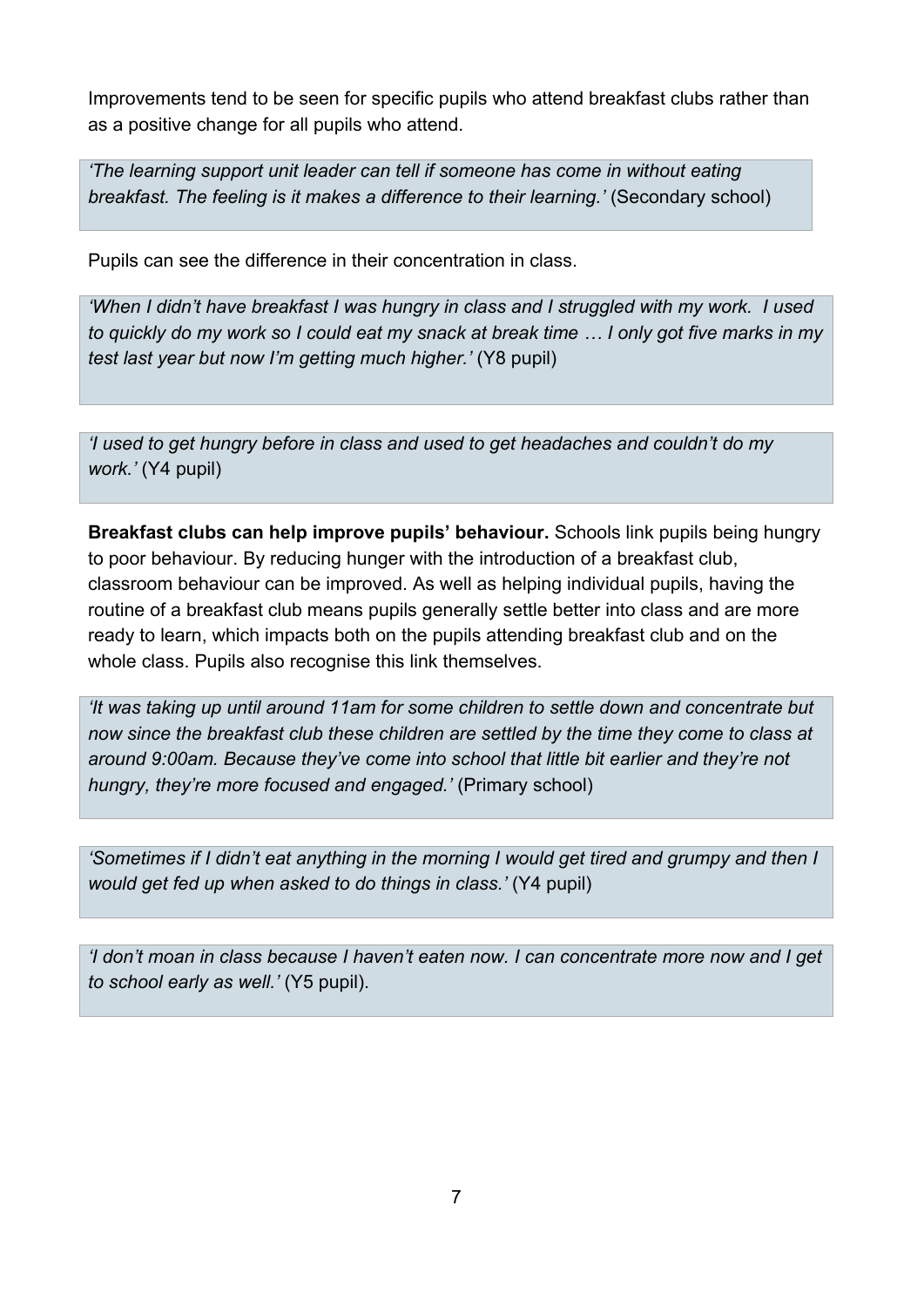**Breakfast clubs can help pupils' social development.** Eating breakfast together makes it easier for children to mix with other pupils who are not in the same classes as them and with children in different age groups. It can encourage more reserved pupils to talk to each other and to talk to staff, fostering new relationships.

*''Socialising in breakfast club gives them confidence to speak to people. They will ask for things, it gives them courage to speak up.'* (Secondary school)

Where staff attend, breakfast clubs can also help staff get to know pupils better and to be able to spot if a pupil is having difficulties in school or outside school, which may need attention.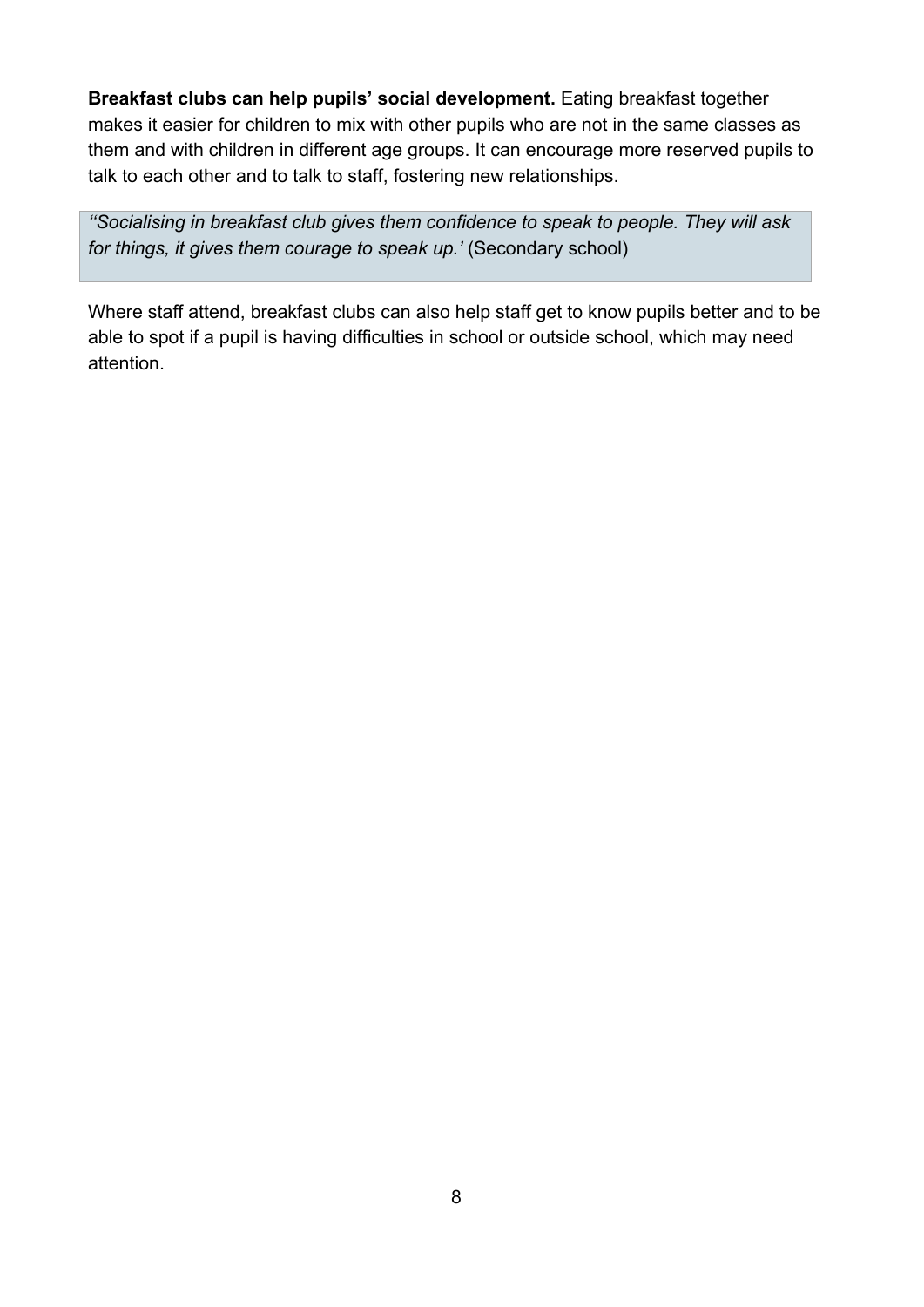# <span id="page-8-0"></span>**Initial design and planning**

The following lessons relate to the initial planning stages, when you are starting to think about how a breakfast club might work in your school. It is based on the steps which schools told us they went through, and on the things they said helped them decide whether they should start a breakfast club.

### <span id="page-8-1"></span>**Secure an engaged senior leader early on**

Engage the head teacher or another member of your senior leadership team early on in the process. This will ensure you have senior backing for investigating whether a breakfast club can work for your school. It will make it easier to obtain any information you will need to collect from colleagues, and then make the case for a club.

If you are the head teacher, ask a member of your staff to help with developing the case for a breakfast club. For new head teachers, introducing a breakfast club can be a way of *'making their mark*' on the school.

Once you have obtained senior leadership support, you then need to start asking some questions and collecting information to help you think through how your breakfast club might operate.

### <span id="page-8-2"></span>**Know what you want the breakfast club to achieve**

It is important to be clear about why you want to introduce a breakfast club in your school and what effect you want it to have. Think about what the issues are for your school. The previous section showed the main reasons why schools typically introduce breakfast clubs. You should be clear which apply in your school and which is the most important for your pupils.

### <span id="page-8-3"></span>**Do you know the scale of the issues you want to address?**

Reducing hunger is the most common reason for introducing a breakfast club. Do you know how big a problem hunger is in your school? One approach is to do food surveys to find out what pupils are eating before they come to school and outside of school, and if they are hungry in early lessons. You could do something similar in your school, or you could ask classroom teachers and teaching assistants how big an issue they think it is for the pupils in their class.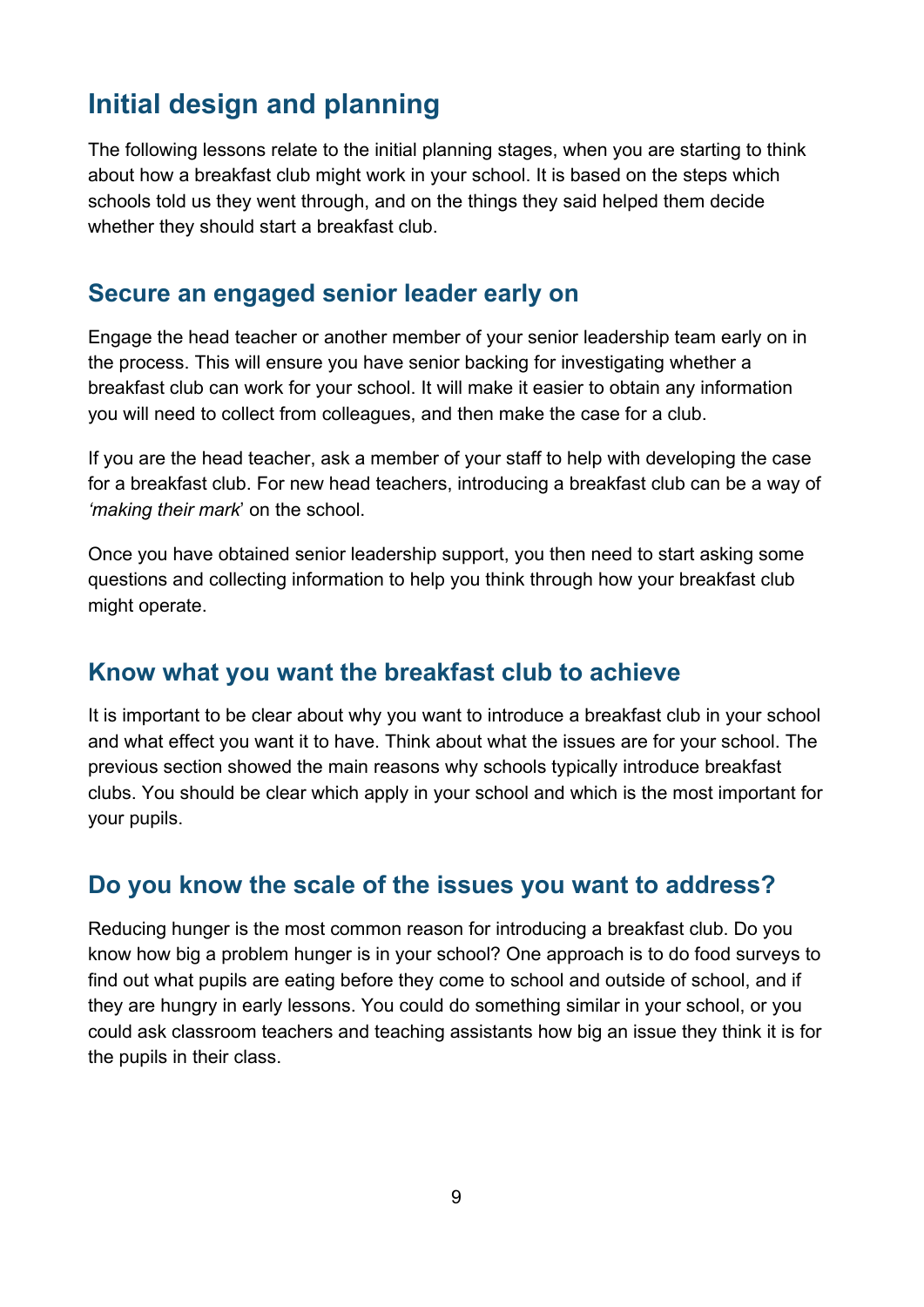Another reason for wanting a breakfast club could be to reduce lateness or encourage particular pupils to have a more settled start to the day, and so be more attentive in early lessons. If you want to use the breakfast club to improve punctuality and attendance, do you know how big a problem lateness and absence is in your school, and who the pupils are that you particularly want to encourage to attend?

# <span id="page-9-0"></span>**Ask parents and pupils what they want from a breakfast club**

It is a good idea to consult parents and pupils beforehand to gauge what the demand is for a breakfast club and how they would like it to operate. You could ask parents how willing they would be to send their children to a breakfast club, what times they would want it to open, how many days a week they would want their children to attend, whether they would use it every day or just occasional days; and whether they would be willing to pay to cover or contribute towards the costs.

You could also ask parents what their main reason for supporting a breakfast club is. Be aware that for some parents, eating more healthily may not be the main reason for supporting a breakfast club. Many parents support the use of breakfast clubs because the start time for the club fits better with their morning arrangements.

# <span id="page-9-1"></span>**Do you know what other schools do?**

It's useful to know what other schools do. If you are a member of an academy trust or a family of schools, it's a good idea to find out what kind of breakfast clubs other member schools operate and ask them what's worked and what's been a problem for them.

If you are a secondary school, find out what your feeder primary schools do. If they run a breakfast club, you may find that year 7 pupils are already open to the idea of eating breakfast in school and their parents may welcome one; they may even expect it.

# **Develop a whole school approach**

Think how your breakfast club can support other school activities or be supported by them. This could include links into the curriculum, lunchtime or after school activities, promoting good health, or developing links with parents. The [School Food Plan](#page-20-0)<sup>[1](#page-0-0)</sup> gives ideas on how healthy food can be an integral part of a whole school approach.

The schools that have the most integrated breakfast clubs start to consider how the breakfast club could link with other school activities in the early stages of planning. Doing

 $\overline{a}$ 

<span id="page-9-2"></span> $1$  See the Useful Links section for further references.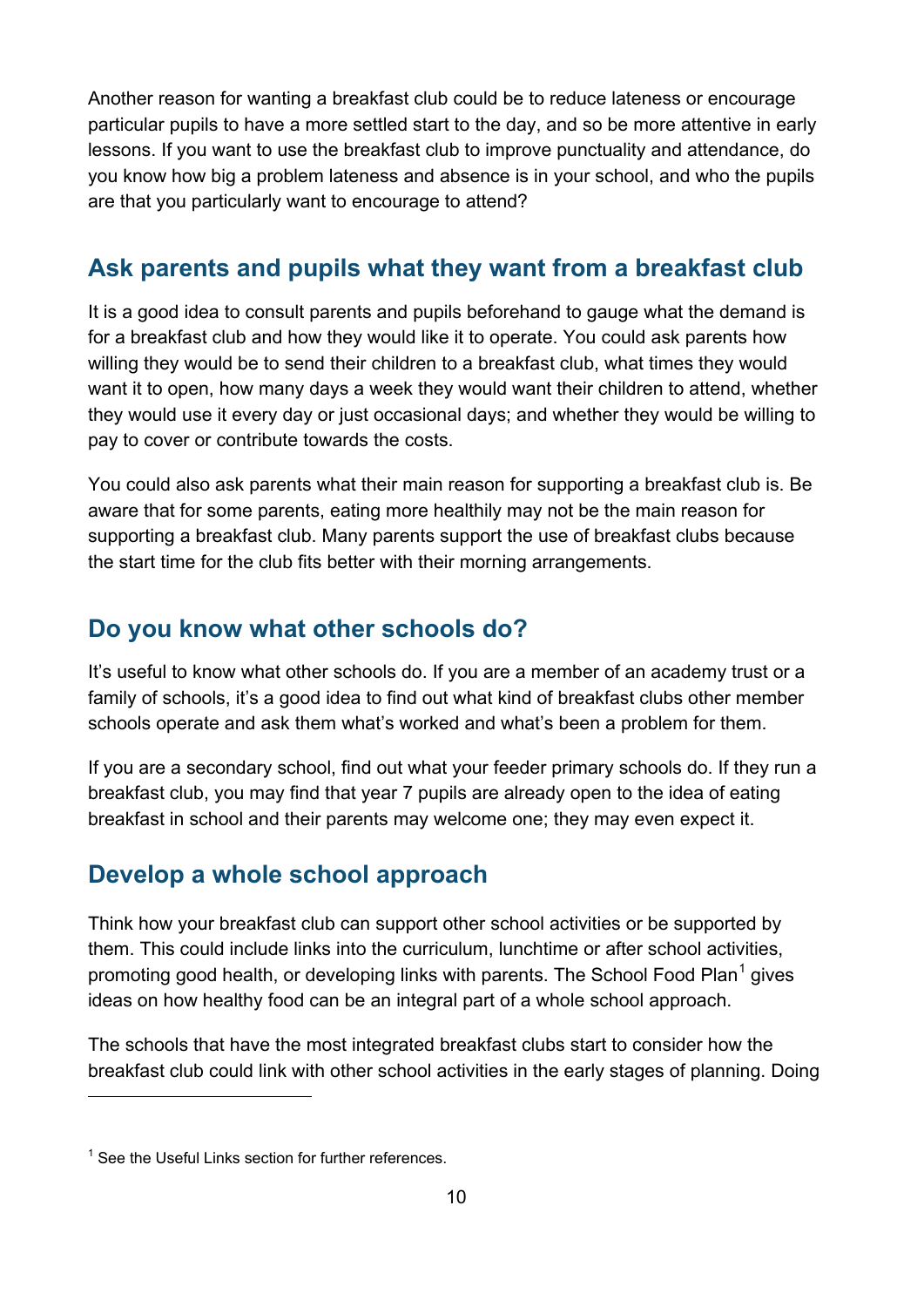this early on will help you introduce changes. It is also a good way of engaging staff across the school in supporting the breakfast club, either by thinking about how it might link with their work or in identifying pupils who would benefit the most.

Taking a whole school approach will work in mainstream schools, special schools and alternative provision. Special schools often find that breakfast clubs can be really helpful in supporting pupils' learning, either for the whole class, by incorporating food into lessons, or by helping individual pupils learn to experiment with new types of food and learn how to cope with changes in their routine.

## <span id="page-10-0"></span>**Partnership arrangements**

Start to think about whether you want to run the breakfast club in-house or if you want to work in partnership with another organisation.

If you have a catering contract, a good starting point is to find out if your current contract enables breakfasts to be provided or if you would have to negotiate changes if you wanted this. If you are part of a shared contract with other schools, you should identify who you need to involve if you want to change provision, such as your academy trust if you share a catering contract with other academies.

You don't have to use your caterer; you could use your existing supplier to order breakfast items and provide breakfast using school staff, or use a new supplier to provide breakfast items.

There are also charities that can give advice on how to set up a breakfast club and help with sourcing the food you will need.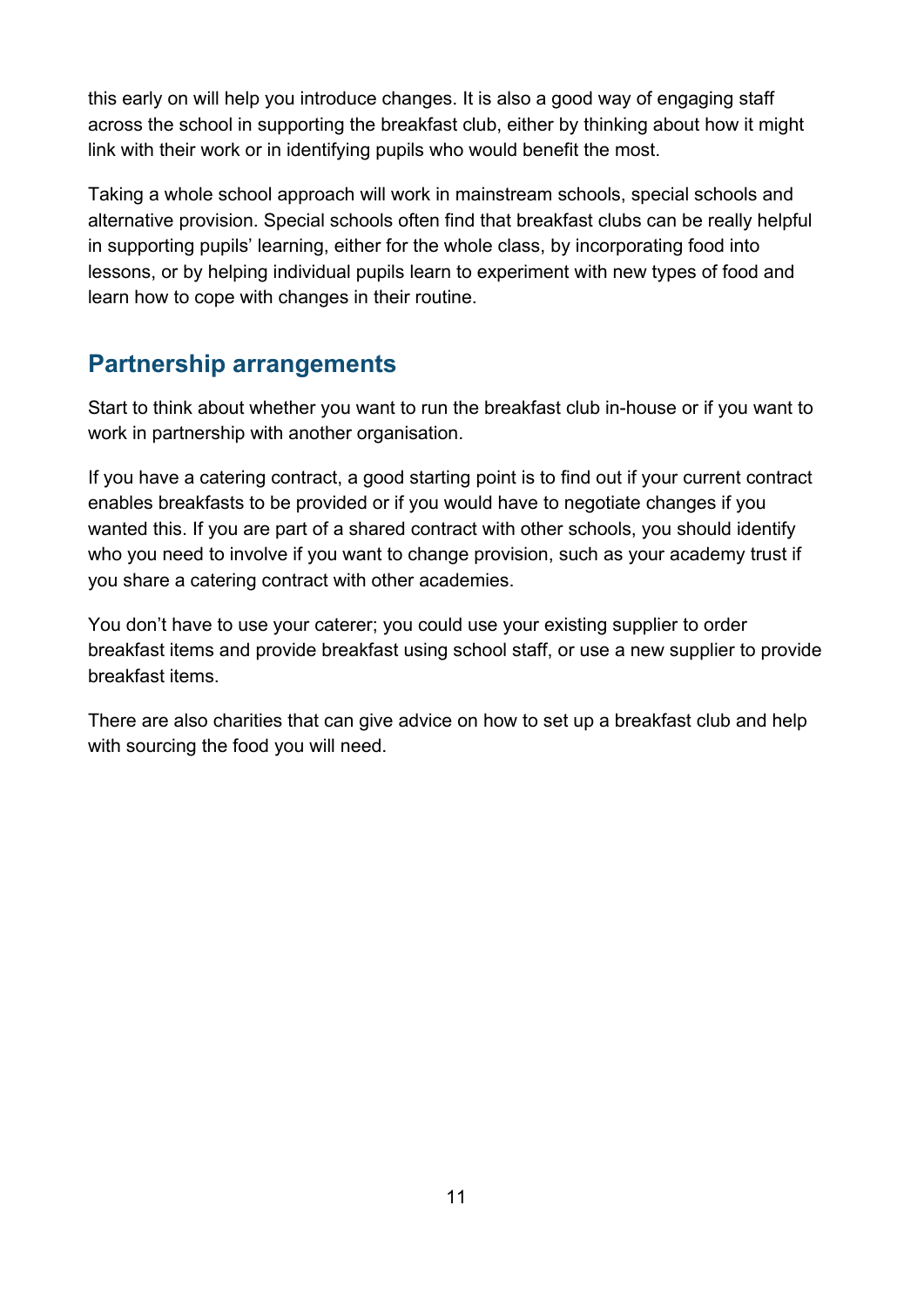# <span id="page-11-0"></span>**Developing and testing your breakfast club**

Once you have answered the broad questions you can start to develop the detail. There is no 'one size fits all' model of running a breakfast club. The delivery model you choose will need to reflect the space and facilities at your school and the extent to which the breakfast club is integrated with other school activities.

The way the breakfast club is run will be heavily influenced by the characteristics and needs of your pupils. For example, in infant and primary schools, staff typically lead in preparing and serving food and the breakfast club often incorporates supervised and structured activities. Breakfast clubs in secondary schools are more likely to have a more informal structure, with pupils serving themselves. Special schools tend to provide breakfast in classrooms because pupils often arrive at school together on school transport.

There are three broad operating models, which can be followed independently or in combination.

|          | Location                                                                                                 | <b>Type of school</b>                                                                                           |
|----------|----------------------------------------------------------------------------------------------------------|-----------------------------------------------------------------------------------------------------------------|
| Model A: | Breakfast club takes place in one<br>location; usually the main dining<br>area.                          | Primary schools are more likely<br>to use this model.                                                           |
| Model B: | Breakfast offered in the main<br>dining area for most pupils with<br>satellite clubs for smaller groups. | More common in secondary<br>schools with satellite clubs<br>operating in learning support or<br>off-site units. |
| Model C: | Breakfast provided in classrooms<br>as part of the learning day.                                         | Mainly operating in special<br>schools.                                                                         |

#### **Table 1 Breakfast Club Operating Models**

The remainder of this section highlights the key decisions you should address when developing your model.

## <span id="page-11-1"></span>**Should we offer the breakfast club to all pupils?**

Irrespective of space constraints, think about how wide you would want access to the breakfast club to be. Most mainstream primary and secondary schools typically opt to offer and promote their breakfast club to all pupils. This approach can be beneficial; as well as maximising the number of pupils who might attend, it can help avoid any stigma that might become attached to the club if attendance is restricted to certain types of pupil. Even if selection is sensitively done, pupils and parents may feel they are being targeted in ways they might not welcome.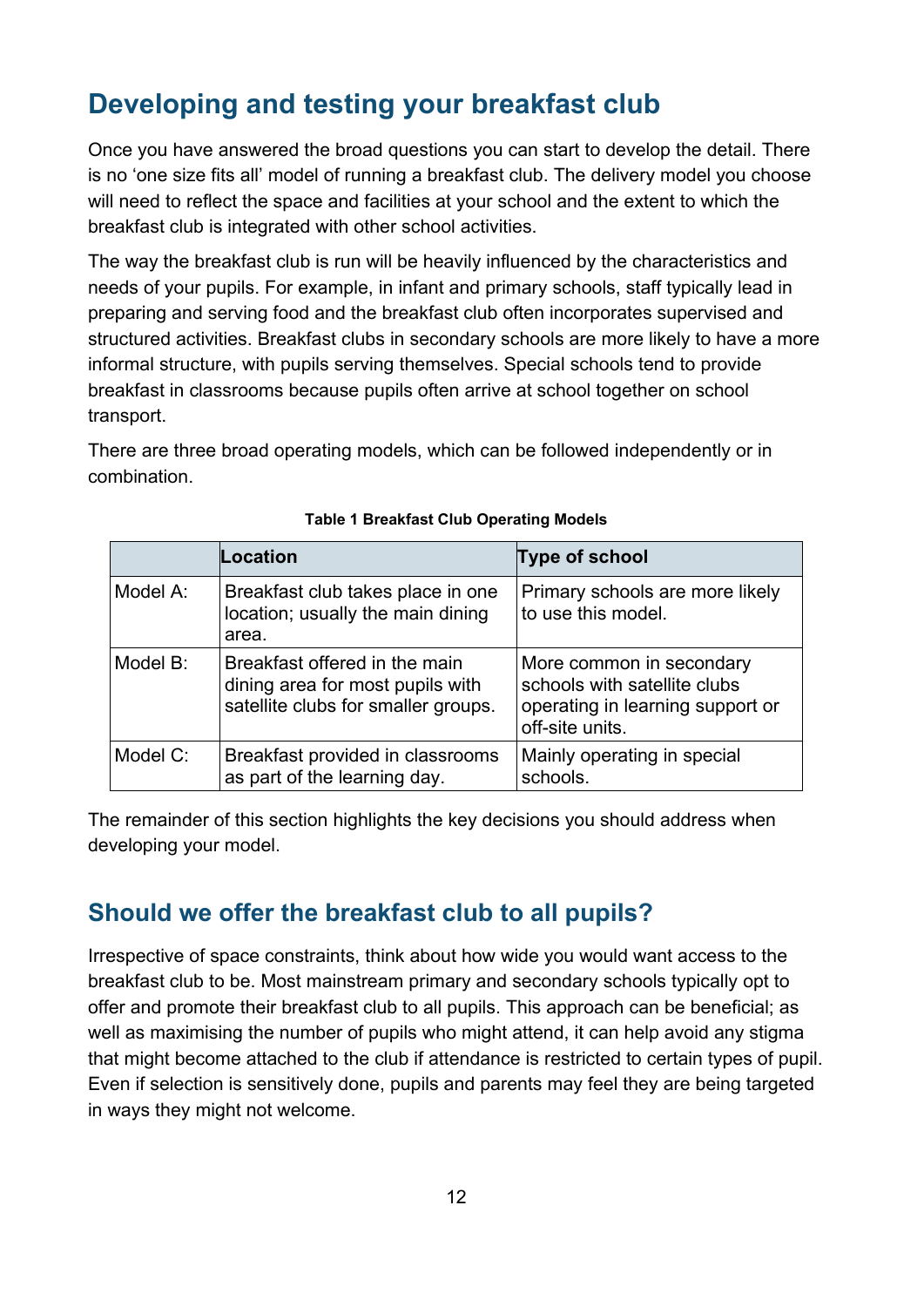It is also possible that any filter you might apply could be a blunt instrument. If you were to limit attendance to FSM eligible pupils, you could be excluding pupils in low-income families who may be struggling to provide a healthy breakfast at home.

In special schools, it might be more appropriate to restrict the breakfast club to certain pupils because of the nature of their disabilities or medical condition.

In mainstream schools, it might be more appropriate to limit the breakfast club where there is limited space in the school to run the breakfast club. If this is the case, you need to consider whether you want to limit it to pupils you feel might particularly benefit, such as those who are frequently hungry or persistently late, pupils who have behavioural problems or pupils who would benefit from any educational activities provided alongside the breakfast club. An alternative might be to introduce a rota or waiting list.

# <span id="page-12-0"></span>**Should we charge pupils to attend?**

The, obvious, big advantage to making the breakfast club free for all pupils is that you maximise the number of pupils who are likely to attend. As well as encouraging the largest numbers, keeping it free also makes it more likely that FSM eligible pupils or pupils from low income families will attend. Not having a fee structure stops any stigma attached to being eligible to attend for a lower cost. Keeping it free also keeps it administratively simple, as you won't need to organise payments.

If your school cannot afford to keep it free for all pupils, then the next best option is to keep it free for FSM eligible pupils and waive payments in cases where you think charging may stop other pupils being able to attend. If you do charge, keep the charge as low as possible.

Another option is to request voluntary donations, though this does not tend to result in significant income.

# <span id="page-12-1"></span>**What food should we offer?**

There is a wide range of food that you could provide. All food should be in line with the [School Food Standards.](#page-20-0)

Schools in the DfE programme typically provided bagels, cereals and juice. Bagels in particular are very popular with pupils. Some schools also offered fruit. Some offered hot food, such as porridge, sometimes limiting this to certain days of the week. For some pupils, breakfast clubs were giving them access to new kinds of food, which schools thought was an added benefit as it introduced pupils to new experiences. Think about what might work in your school.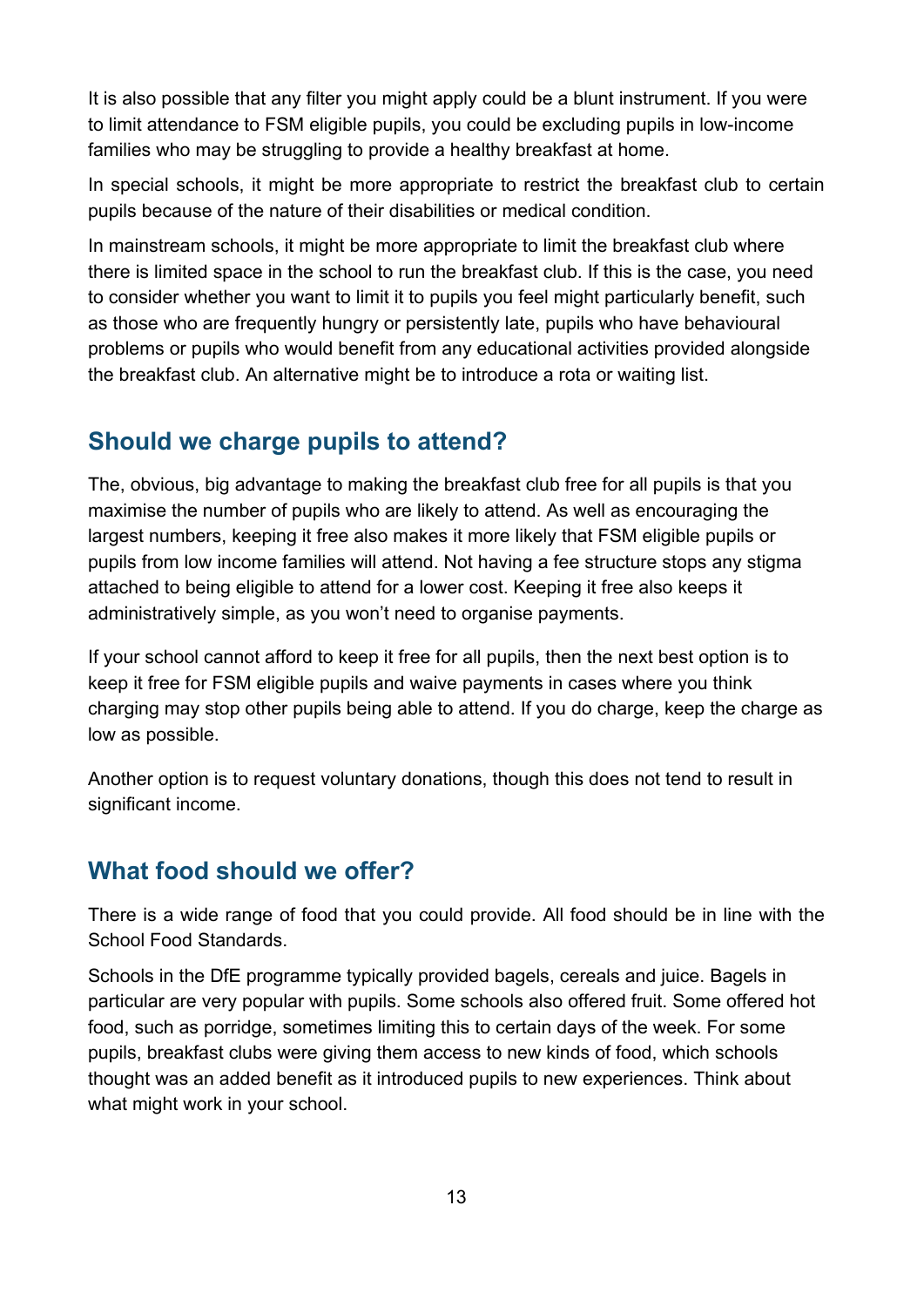Within special schools, you might need to consider more carefully what food to provide for pupils. For example, pupils with autism tend to be very particular about the food they eat and may only want to eat specific cereals. This means food from a general catering contract may be less appropriate. You will also need to cater for any dietary requirements because of health conditions.

You might want to offer food for pupils who miss the breakfast club and are hungry. For example, you could keep back some bagels and offer them in the playground to pupils as they come in to school or at morning break time.

# <span id="page-13-0"></span>**Should we offer activities alongside breakfast?**

Games and activities alongside the breakfast club seem to work best in primary schools where structured activities are led by a member of staff or by a pupil mentor. If your breakfast club targets a specific group of pupils then this is a good opportunity to run activities alongside the breakfast club to help pupils' development; for example by providing maths and reading activities at the same time.

Games and activities are less commonly offered alongside breakfast clubs in secondary schools. Where they are, an informal, unstructured approach often works best.

If you are going to organise activities, think about how pupils could help run them. Some schools encourage pupils to lead peer learning or to offer mentoring support to younger pupils. This helps older pupils develop their skills and confidence as well as supporting younger ones.

Infant and primary schools may also wish to include childcare with their breakfast club. Typically, childcare is offered before breakfast club starts and then everyone eats breakfast together. An example of this model would be parents dropping their children off at 8:00 for a paid-for structured activity. The breakfast club could then open at 8:30 when the non-paying children come in, when all the pupils sit down together to eat breakfast.

### <span id="page-13-1"></span>**How can we staff it?**

Teaching assistants are often very important in the running of breakfast clubs and tend to lead the day-to-day running of the club in many schools. In special schools and PRUs clubs tend to be more classroom-based, so you are more likely to involve teachers in the staffing of the breakfast club. Sometimes schools involve a member of the schools' catering staff, typically where hot food is provided.

Most schools in the DfE programme did not have additional staffing costs arising from breakfast clubs. This is because they met staff costs by altering the times staff work within their existing hours, such as teaching assistants coming in one hour earlier and replacing other work with their breakfast club activities.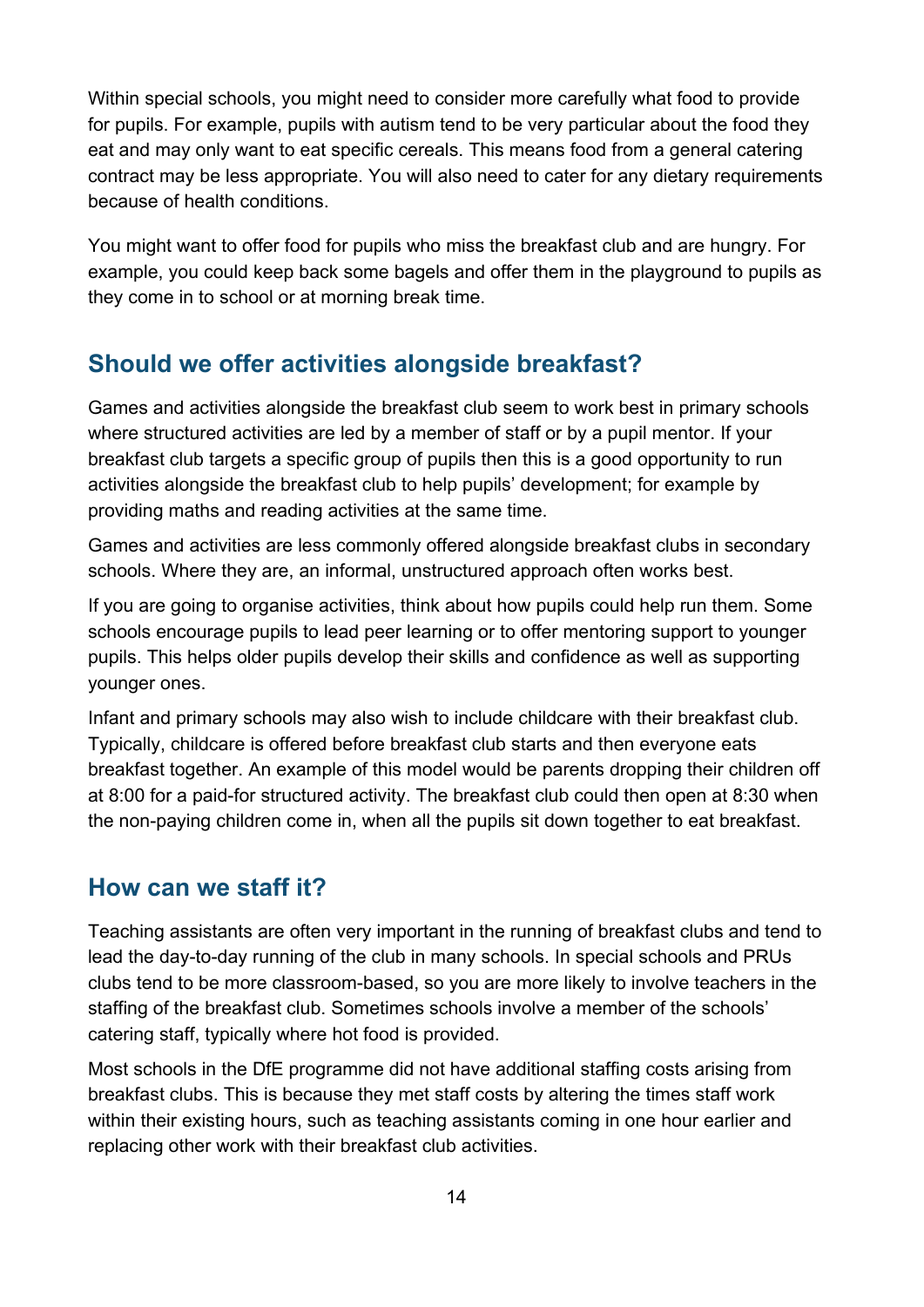Infant and primary schools may want to involve parents in a voluntary capacity in running the breakfast club, alongside school staff. Schools who do this really value this parental engagement. As well as supporting the breakfast club, it can help build links with your parent and carer community.

# <span id="page-14-0"></span>**Where should we hold it?**

School halls or dining areas are the most common locations for breakfast clubs in primary and secondary schools.

Offering breakfast on different sites across the school may be a good option if you need to accommodate different groups of pupils. For example, where some pupils require a quieter, calmer place to eat or to allow activities (such as games or reading groups), breakfast clubs may be held in a learning support or behavioural unit. This can offer a way of settling pupils in and building social skills within the group. It can also help staff engage more intensively with pupils and offer them additional support.

*Case study example:* A large secondary school offers breakfast on three sites. The main location is in the dining room before school starts. This is open to all pupils with around 80-100 pupils attending. Breakfast is additionally offered in a Learning Support Unit classroom on the main site which around 20-25 pupils attend, and in a separate off-site unit for another 20 students who are in alternative provision.

In special schools, breakfasts are normally held in classrooms. This fits well if pupils tend to arrive together on school transport and go straight into class. It also helps integrate breakfast into learning activities for pupils.

## <span id="page-14-1"></span>**Should we start small and trial it?**

Before you commit to a decision to run a breakfast club you might want to trial it to test how the club works before widening it out to more pupils. The advantages of this are that it allows you to judge the demand for the breakfast club and to get a sense of any problems or issues you might need to address before offering it more widely. It also allows you to test out how to promote the breakfast club; you might want to test letters home or other promotion methods with a small group of pupils or parents and ask them whether this method got their attention.

Schools which trial the club before starting find this very helpful. Trialling the club might involve starting the club with particular year groups or with pupils who attend a sub-site within the school, such as a behavioural support unit.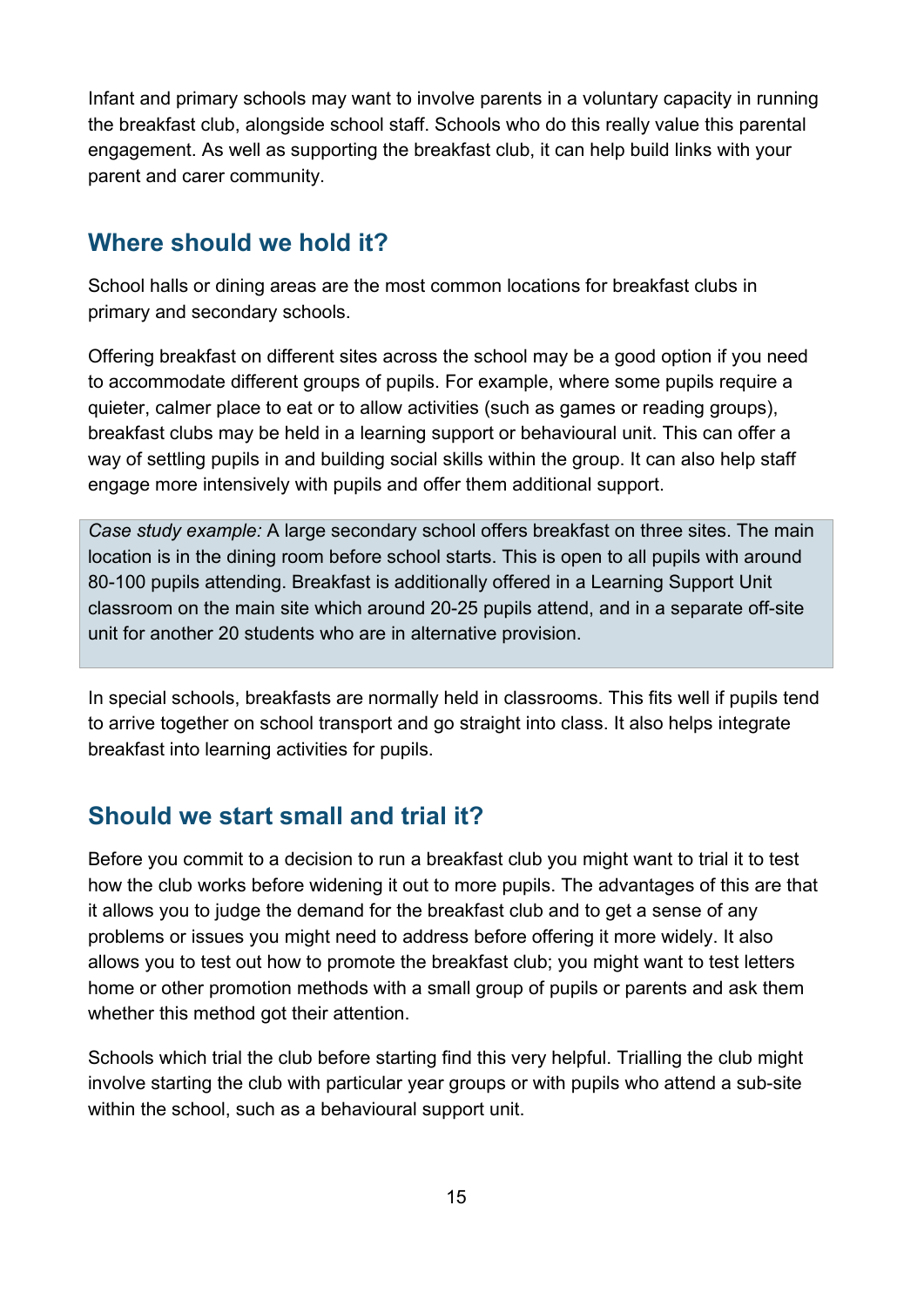# <span id="page-15-0"></span>**How will we measure the clubs success?**

Before you introduce a breakfast club, you should think about how you will know if it is working and how you will measure success. Think about the main reasons you want to introduce a breakfast club and how you might capture information to see if they are being achieved. The next section addresses monitoring and evaluation during implementation, but you should start to think early on about what information you might need to collect.

What are the key metrics you might want to look at during the year? These might include:

- How many pupils are attending?
- What are the characteristics of the pupils attending? (gender, year group, FSM or Pupil Premium eligibility, for example)
- How frequently do pupils attend, and does this vary over the week or at certain times of the year?
- What does the club cost to run over a year?

To monitor how many, and what type of pupils attend you could keep an attendance register each day for the breakfast club, or you could set aside one week every term to record who attends on each day of that week.

You could also run a short survey to ask pupils if they attend breakfast club and what they think about how it operates. This way you could also find out from pupils who do not attend why this is the case, and what might attract them in.

It helps to set a budget and keep clear records of costs throughout the year within your financial management system, so that you can see how much you are spending on the breakfast club and whether it is operating within budget.

Remember that building in expectations and collecting data at the start will give you some baseline data to help when you when you are reviewing the club's effectiveness later on, and considering whether to continue.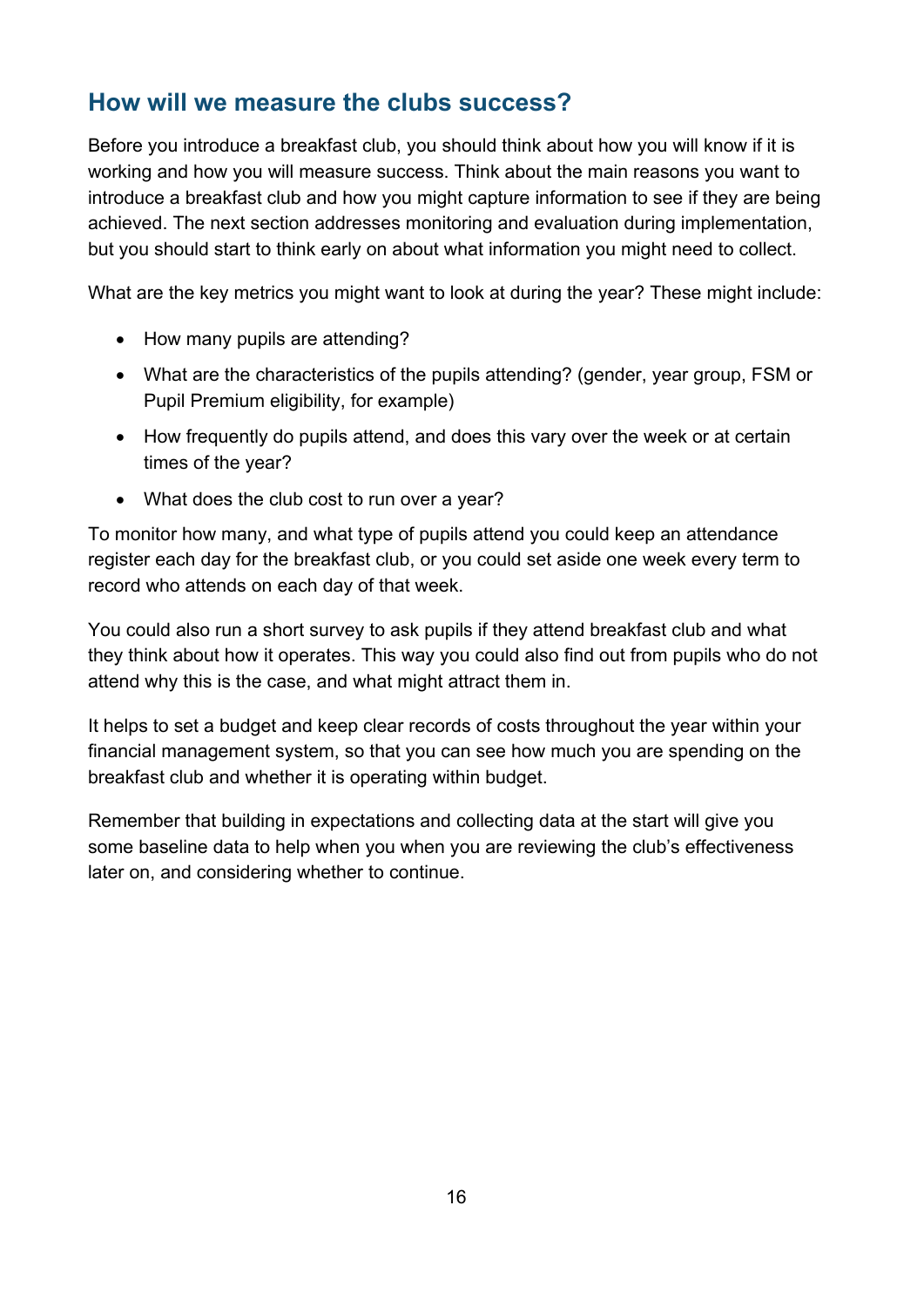# <span id="page-16-0"></span>**Implementing and refining your breakfast club**

# <span id="page-16-1"></span>**Taking the decision**

In most schools, the head teacher leads the decision to implement a breakfast club. Schools may also seek the support of the governing body. Involving the governing body helps build a whole school approach. Schools that do this are more likely to have thought through how the breakfast club can support other priorities in the school and link the breakfast club to school development plans. Once you have taken the decision, it is important to keep an eye on how the breakfast club is operating.

# <span id="page-16-2"></span>**Marketing and promoting the club**

Getting the promotion of the breakfast club right and keeping pupils and parents aware of the offer is an important aspect of the successful implementation of a breakfast club. There are a variety of methods you can use to alert parents to breakfast clubs including letters home, newsletters, posters in school and social media.

Pupils are a key source of information about the breakfast club and many pupils ask their parents if they can attend, often so they can see their friends in the morning. It is therefore vital to ensure that pupils are aware of the breakfast club.

Remember that communications need to be maintained to keep up awareness of the offer. You may want to repeat promotions during the year, at the start of each term or linked in with other school promotions.

Involving parents in running the breakfast club can also help to promote the breakfast club as parents will share information about the club among their informal networks.

Most schools stress the need for discretion and subtlety when targeting promotion at particular pupils or parents. For example, if a pupil is persistently late or slow to settle into class in the morning, you could start a conversation with the parent to let them know that the school provides breakfast and that it is free, positioning this as a service the school provides which they may want to take up, rather than as a criticism of their child's behaviour.

Another example is to consider how you promote the club to older pupils. Older pupils in secondary schools are less likely to attend than younger pupils so it is worth tailoring some communications to them. They may think the club is only for younger pupils or they may not like the word 'club' as, again, they think this links in to younger pupils. Your student council might be able to suggest ideas.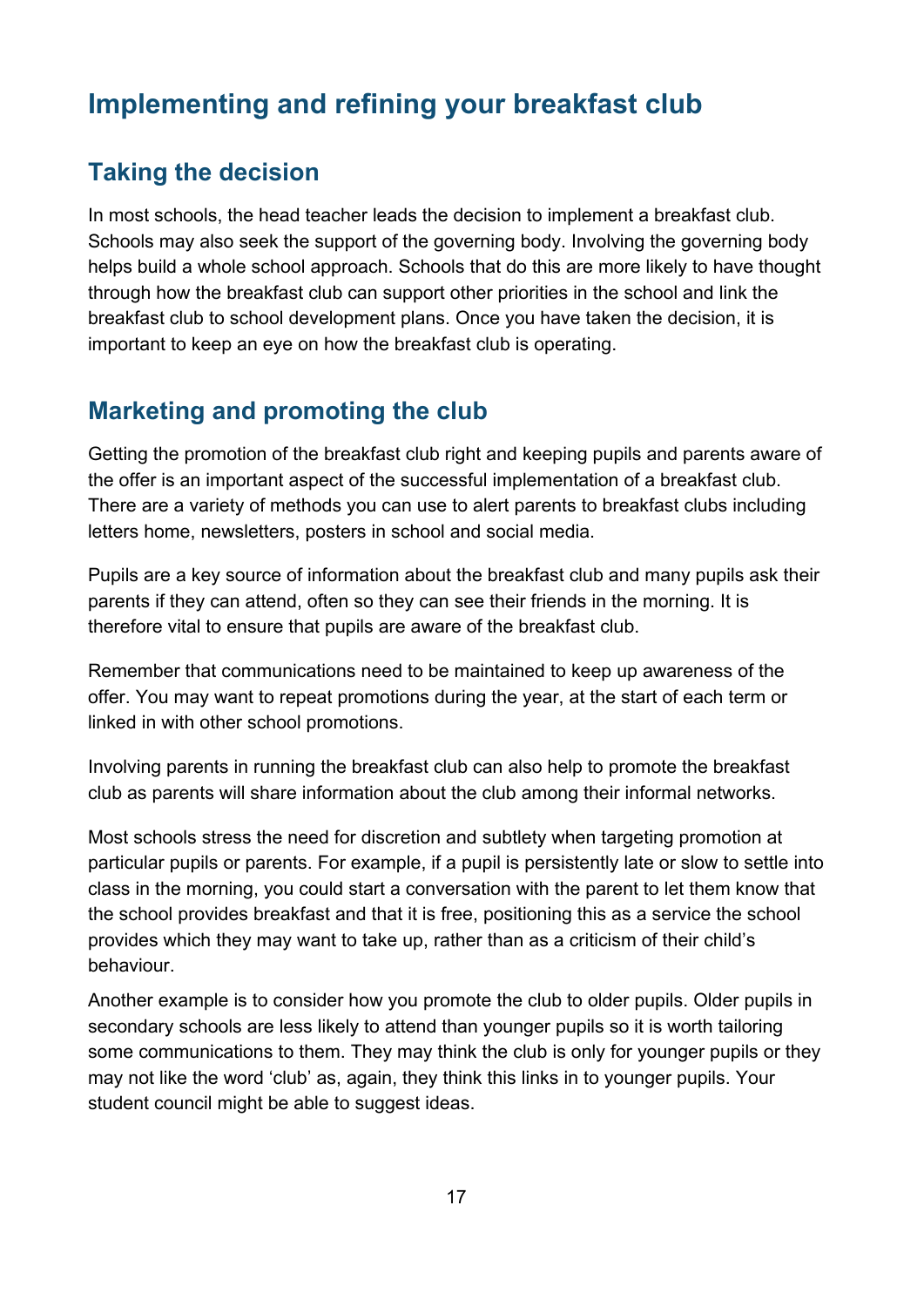# <span id="page-17-0"></span>**Monitoring who is attending**

A key component of having a successful breakfast club is knowing whether the pupils most in need are those attending. It is important to monitor who is attending your breakfast club, not just so that you can know that it continues to be popular and that overall attendance is line with expectations, but also that key groups of pupils are attending.

You can do this by maintaining a daily register of attendees or by collecting information on attendees on specified days or weeks in each term, or during the year. You should record the name of attendees and their key characteristics such as gender, year group, and FSM or Pupil Premium eligibility, to collect useful information on which to review the effectiveness of the club.

Key groups you may wish to monitor are:

- FSM pupils. You will want to know what proportion of pupils attending the breakfast club are FSM eligible. This figure should, at least, be in line with the proportion of FSM pupils on your school roll, or higher if you want to specifically encourage this group of pupils.
- Other groups of pupils you particularly want to attend, such as pupils with special educational needs in mainstream schools, looked after children or EAL pupils.
- Specific pupils you have encouraged to attend such as persistent late comers or pupils from families that are not FSM eligible, but where you know money is tight.
- Year groups. Pupils tend to attend breakfast clubs fairly evenly across primary school year groups but older pupils in secondary schools are less likely to attend, and if they do attend, they may only attend for one or two days a week.
- Check the gender balance to ensure boys and girls are equally likely to attend. In most schools, there isn't a difference but you will want to know the gender balance roughly matches that on your school roll.

Think about how you will know who is attending in your school and how you will change your approach if you are not getting the pupils attending that you would most like to.

## <span id="page-17-1"></span>**Evaluating**

As well as monitoring who is attending the club, you should ask pupils and parents for their views on how the club is working for them. This could include looking at the food offer and the opening times to see if there are ways of encouraging more pupils to attend. This is also a useful way of asking pupils who do not attend why they are not interested and what might encourage them to attend.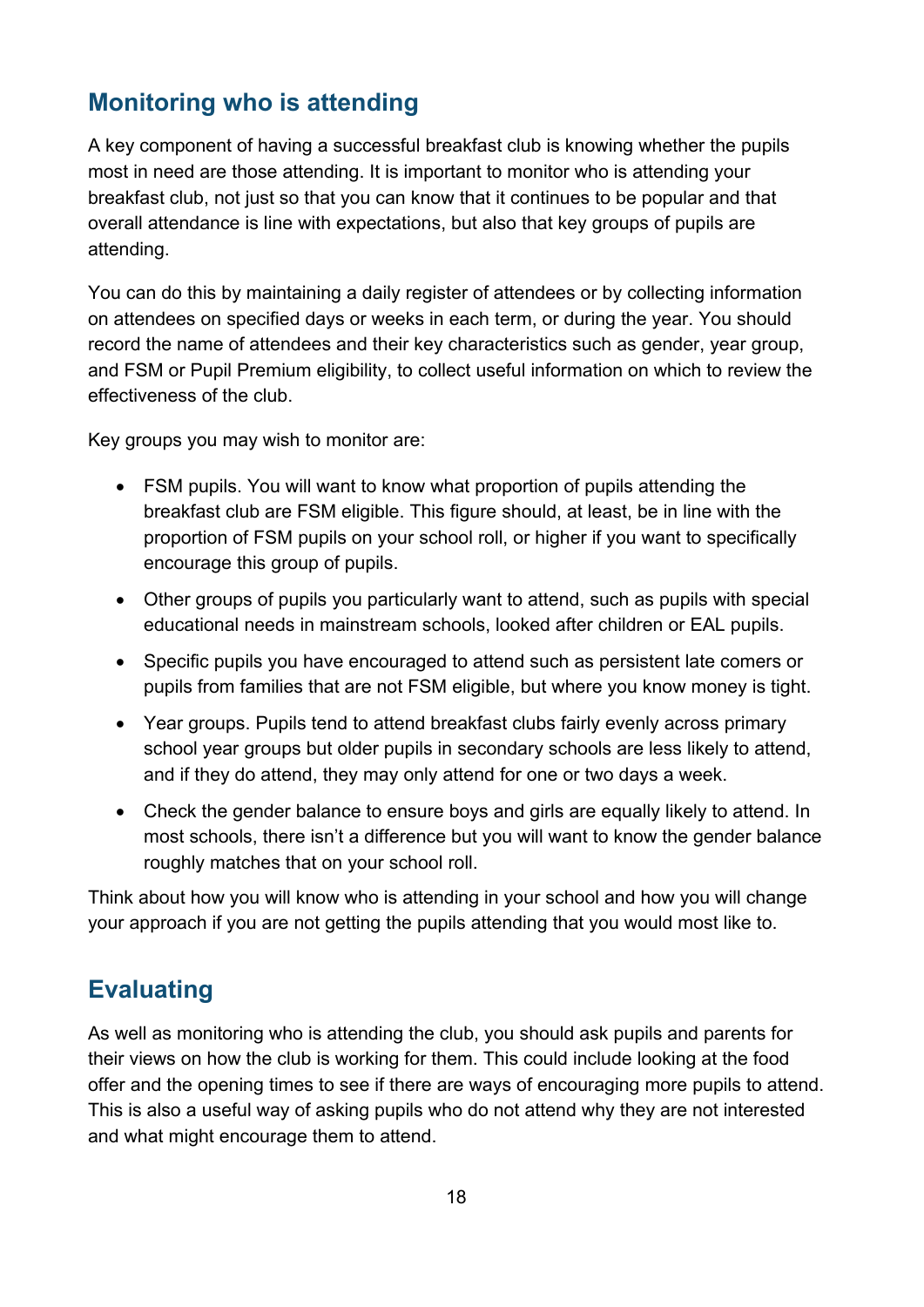You might also want to run a hunger survey or repeat one that you ran before the club started to see what pupils are eating for breakfast and if they are hungry during early lessons.

In order to get the most from a breakfast club, you should set aside a regular time each term to review the information on the usage and impact of your breakfast club, to check it is achieving the expected outcomes. You could set aside some time in one of your senior leadership team meetings every term to review the information.

There are several impacts on pupils you may wish to monitor, either formally or more informally. The impact of introducing a breakfast club on school attendance rates and punctuality can be monitored by comparing school absence and lateness figures before introducing the club, and at regular intervals after introducing the club. If specific pupils who are often late or absent are encouraged to attend the breakfast club, then their teacher could also keep a record of any changes to their attendance or punctuality. Attainment could be measured by comparing standardized test scores or teacher assessments of attainment across the school, before and after introducing a breakfast club. Be aware that you are less likely to see differences using standardized measures than with teacher assessments<sup>[2](#page-9-2)</sup>. It is likely that other impacts such as behaviour, concentration, and social benefits are measured more informally. Teachers may wish to keep a record or have regular discussions with the senior leadership team to note any changes seen across the class in general, or for specific pupils attending breakfast clubs.

It is important to remember that other initiatives and changes at school can impact the same pupil outcomes. You should take care to consider whether any observed impacts can be attributed exclusively to the breakfast club, and what contribution other factors may be having.

## <span id="page-18-0"></span>**Communicating**

 $\overline{a}$ 

It is important to keep parents and staff informed of the way the breakfast club is running. This can help promote the club to parents. It can help build a wider support network for the club and it can help staff think about how the breakfast club can support their area, or to think about whether there are pupils they work with who could be encouraged to attend.

Remember if you fund your breakfast club with Pupil Premium money, communications to parents and staff about the breakfast clubs success will be a good way of showing the

<sup>&</sup>lt;sup>2</sup> Impact of the implementation of breakfast clubs in the Magic Breakfast Programme on attainment has been independently evaluated separately by Education Endowment Foundation (EEF); see Useful Links section.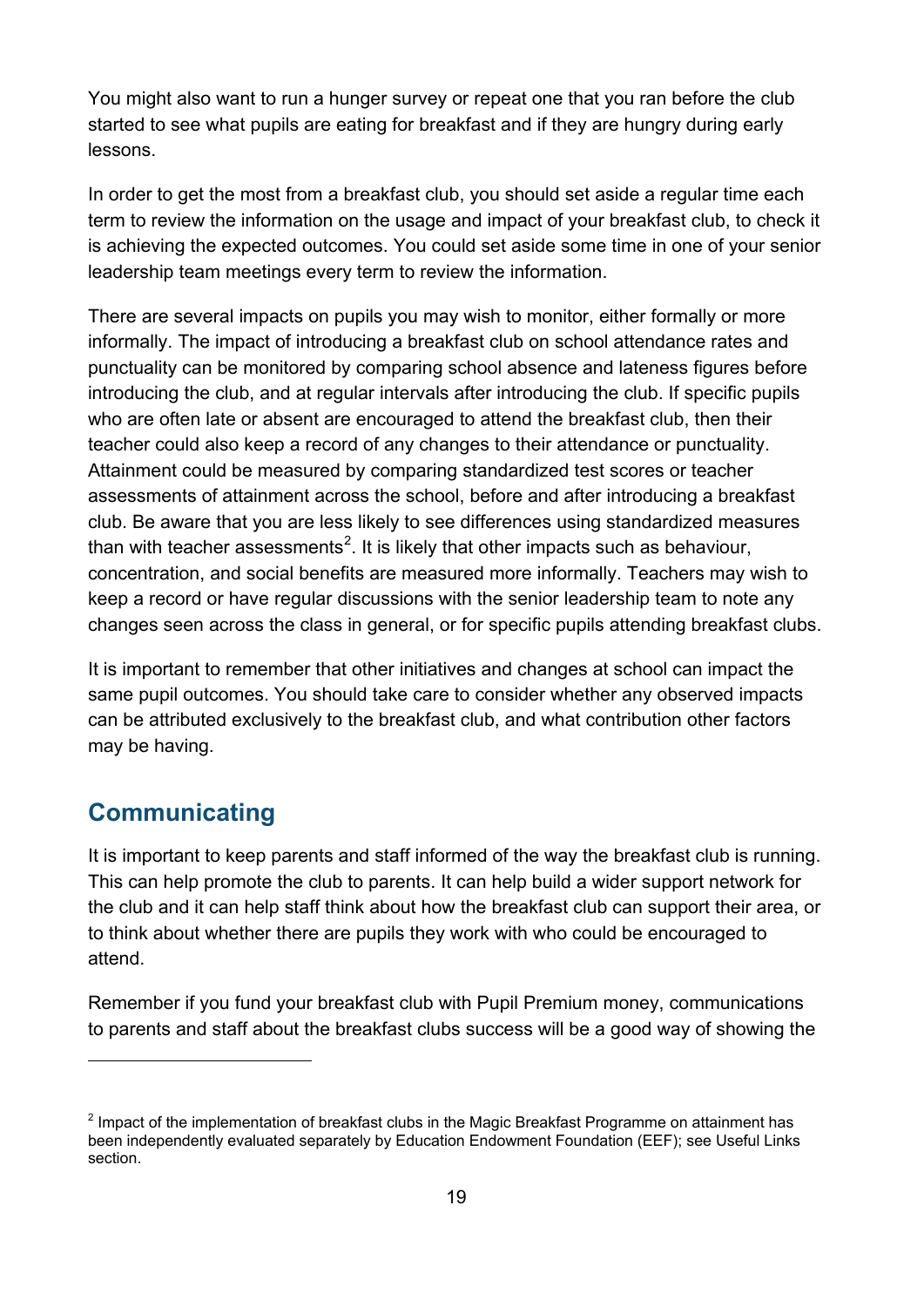premiums' effectiveness, and can be part of the information you put to your governing body and publish on your website about how you spend it.

# <span id="page-19-0"></span>**Looking ahead**

Schools should look ahead and regularly review whether the breakfast club is sustainable for the coming school year. Set a date to do this in advance, during your business planning each year.

Schools need to start to address the following questions well before the end of the school year to evaluate whether the breakfast club is sustainable:

- Is there an ongoing need for a breakfast club? Do the reasons you introduced the breakfast club still apply?
- Is the breakfast club attracting enough students and/or the students you most want to attend?
- What positive impacts can you see? If you have collected breakfast club attendance data, you could look at your school attendance and punctuality statistics to see if this is making a difference.
- If you stopped the breakfast club or started to charge for attendance, what do you think the implications would be?
- Does the breakfast club provide value for money? In considering this bear in mind that this is not a simple profit or loss question. Breakfast clubs bring benefits to pupils that cannot be quantified financially.
- Are there funds in the school budget in the coming year to pay for the breakfast club?
- Who will run the breakfast club? Are there any staff changes coming up that mean you have to identify new people to get involved?

Thinking this through well in advance of the new school year is necessary to identify alternative food and resourcing options or any other changes to arrangements you want to make.

Review the key decisions in the initial design section to see if you want to make any changes to the way your breakfast club operates which will make it run more smoothly and/or attract more pupils in; as always keep senior leadership engaged.

Finally, remember to communicate your decision and let pupils, parents and staff know the breakfast club is continuing. As well as providing practical information to families already using the club, this can build future interest and foster a whole school approach.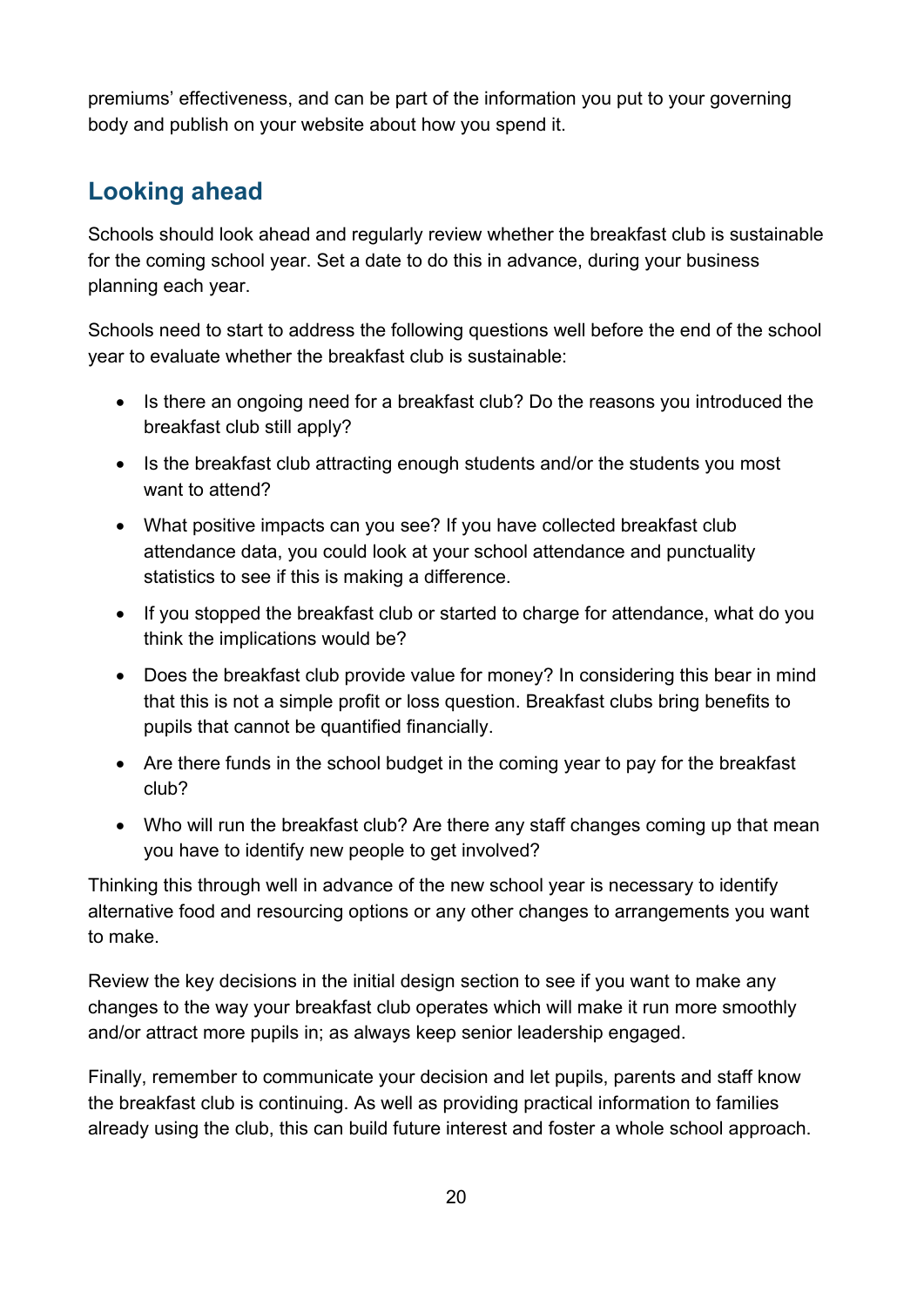# <span id="page-20-0"></span>**Useful Links**

**Children's Food Trust:** A charity sharing the skills, knowledge and confidence to cook from scratch, helping anyone who provides food for children to do a great job. [www.childrensfoodtrust.org.uk](http://www.childrensfoodtrust.org.uk/)

**Evaluation of Breakfast Clubs in Schools with High Levels of Deprivation - Full Report:** The full research report evaluating the DfE funded Breakfast Club Programme on which this briefing document was based. https://www.gov.uk/government/publications

**Government Buying Standards for Food and Catering Services Nutrition Criteria (GBSF):** These standards are applied by central government procurers; other organizations are encouraged to follow them alongside the School Food Standards. [https://www.gov.uk/government/publications/sustainable-procurement-the-gbs-for-food](https://www.gov.uk/government/publications/sustainable-procurement-the-gbs-for-food-and-catering-services)[and-catering-services](https://www.gov.uk/government/publications/sustainable-procurement-the-gbs-for-food-and-catering-services)

**Guide and Checklist Tool for School Caterers:** A guide by Public Health England (PHE) and Children's Food Trust for school caterers; offering advice on buying healthier food and ingredients, and to help them to meet the Government Buying Standards for Food and Catering Services (GBSF) mandatory nutrition criteria. [http://www.childrensfoodtrust.org.uk/childrens-food-trust/schools/school-food](http://www.childrensfoodtrust.org.uk/childrens-food-trust/schools/school-food-standards/resources/advice-on-buying-healthier-food-and-ingredients/)[standards/resources/advice-on-buying-healthier-food-and-ingredients/](http://www.childrensfoodtrust.org.uk/childrens-food-trust/schools/school-food-standards/resources/advice-on-buying-healthier-food-and-ingredients/)

**Magic Breakfast:** A UK based charity who support schools with 35% or more pupils eligible for free school meals, or with 50% Ever 6 FSM, delivering nutritious food and bespoke advice on the optimum way to reach every malnourished and vulnerable child. [www.magicbreakfast.com](https://www.magicbreakfast.com/Default.aspx)

**Magic Breakfast Project Evaluation:** The report details findings of a randomised controlled trial commissioned by the Education Endowment Foundation (EEF) testing the impact of the introduction of breakfast clubs primarily on attainment and school and attendance. [https://educationendowmentfoundation.org.uk/our-work/projects/magic](https://educationendowmentfoundation.org.uk/our-work/projects/magic-breakfast)[breakfast](https://educationendowmentfoundation.org.uk/our-work/projects/magic-breakfast) 

**Recipe Hub:** Over 100 recipes, including breakfasts, created by school cooks and caterers, supported by Public Health England (PHE) and the School Food Plan. Children's Food Trust has checked each recipe against the School Food Standards, best practice guidance and recommended typical portion sizes. <http://whatworkswell.schoolfoodplan.com/articles/view/517>

**School Food Plan:** An agreed plan published by the Department for Education in July 2013, it sets out seventeen actions to transform what children eat in schools and how they learn about food[.www.schoolfoodplan.com](http://www.schoolfoodplan.com/)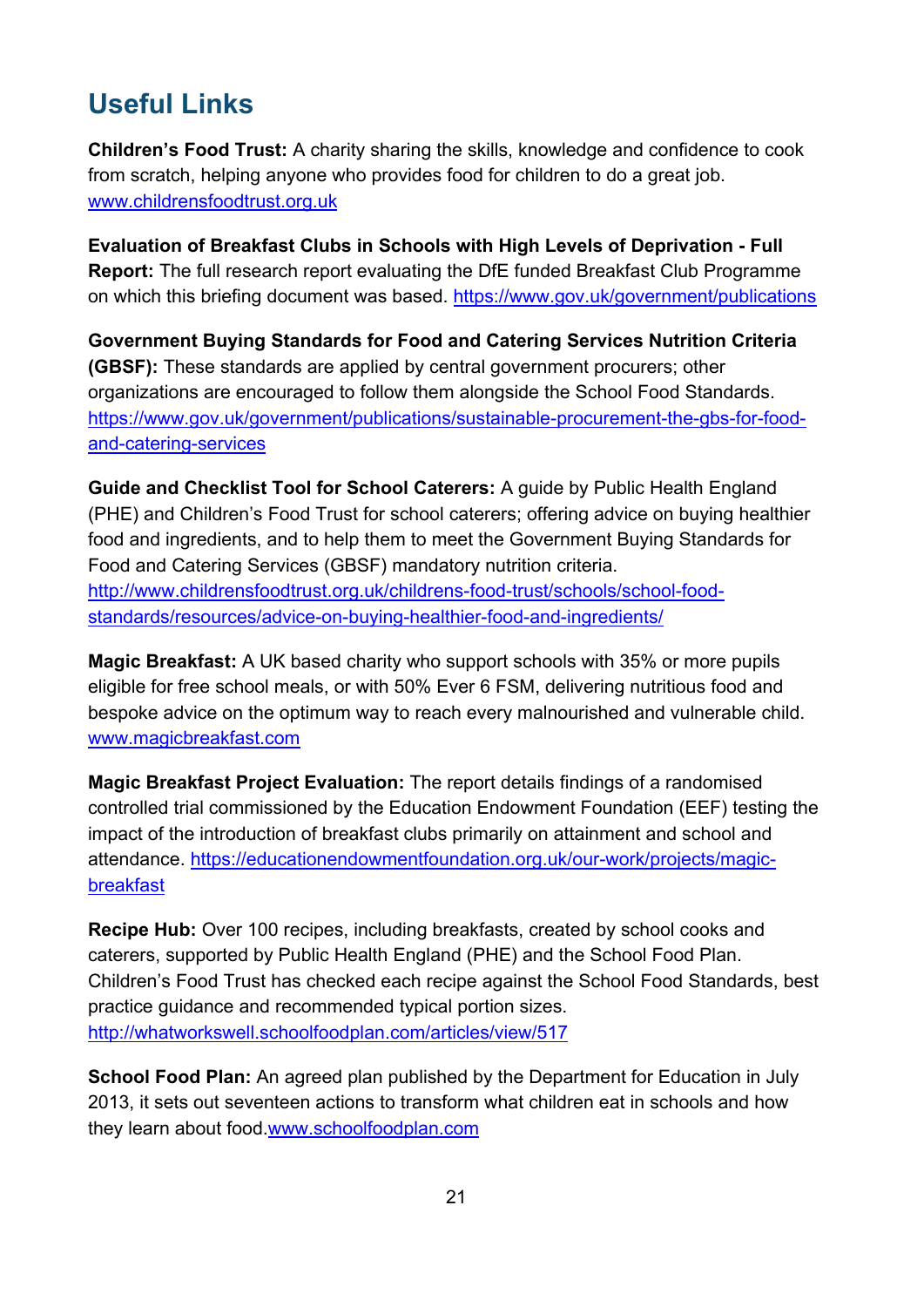**School Food Standards:** Department for Education Guidance on the standards for planning and providing food in schools in England, including information on the school food plan, the provision of milk and the free fruit and vegetables scheme. [www.gov.uk/government/publications/standards-for-school-food-in-england](https://www.gov.uk/government/publications/standards-for-school-food-in-england)

**What Works Well:** An online hub provided by the School Food Plan, including guidance for head teaches, goveners, and local authorities as well as examples of existing schemes, examples and ideas for delivering great food and food education in schools. <http://whatworkswell.schoolfoodplan.com/>

**Whole School Approach to Food – Checklist for Head teachers:** A downloadable checklist of actions from the School Food Plan that can make a big difference to take-up and food culture in schools.<http://www.schoolfoodplan.com/checklist/>